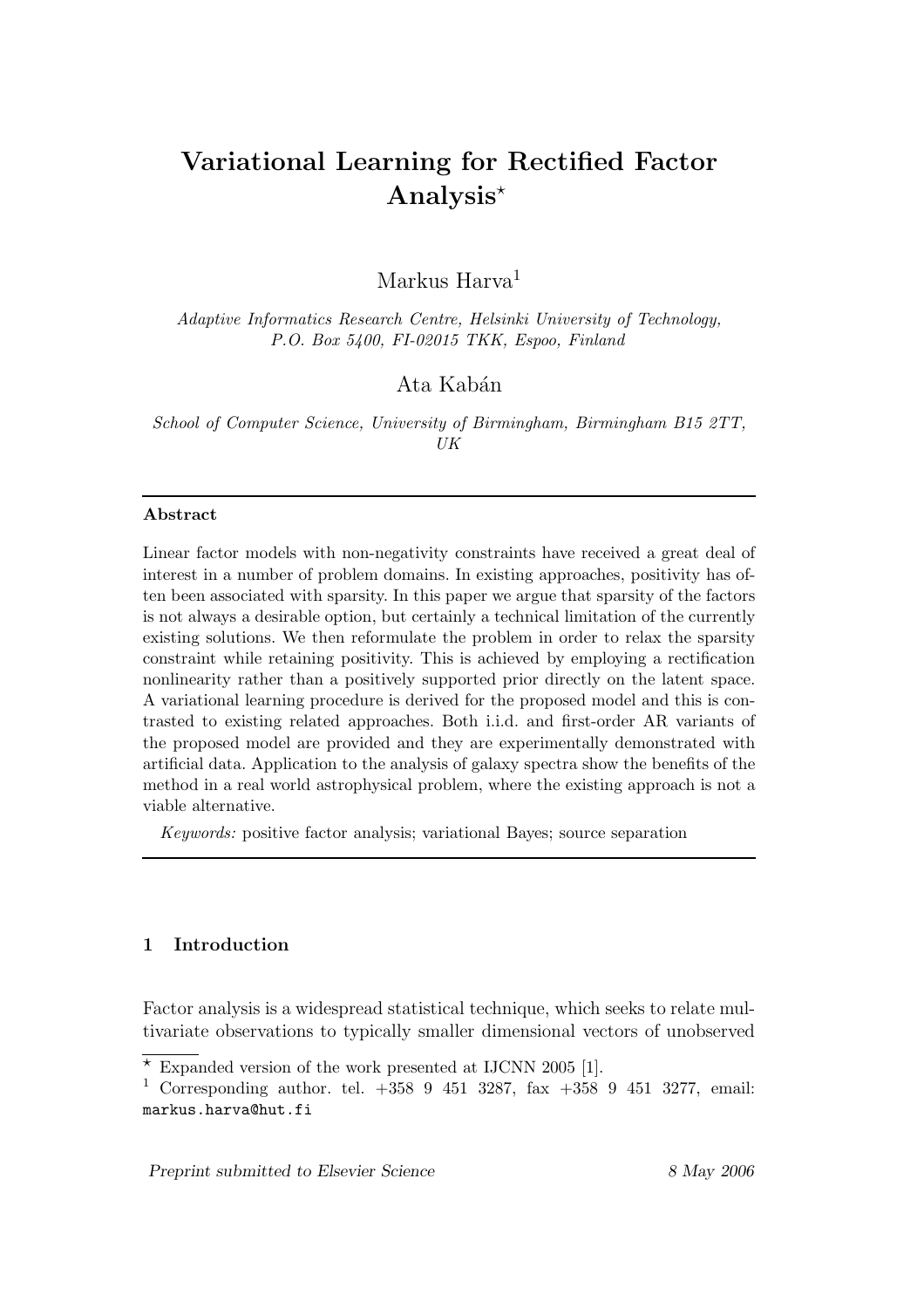variables. These unobserved (latent) variables, termed as factors, are hoped to explain the systematic structure inherent in the data. In standard factor analysis [2], the factors may contain both positive and negative elements. However, in many applications negative values are difficult to interpret. Hence, non-negativity often is a desirable constraint, that has received considerable interest in recent years.

Positive matrix factorisation [3], non-negative matrix factorisation [4] and non-negative independent component analysis [5] are methods that perform a factorisation into positively constrained components. These methods are relatively fast and stable under reasonably mild assumptions, however, they lack a clear probabilistic generative semantics. Bayesian formulations of similar ideas have also been studied  $[6–8]$  in order to enable a series of advantages such as inference from previously unseen observations and principled model comparison. In these works, positivity of the factors is achieved by formulating a prior that has zero probability mass on the negative axis, such as the exponential, the rectified Gaussian, or mixtures of these. The rectified Gaussian distribution is particularly convenient, as it is conjugate to the Gaussian likelihood and hence it yields a rectified Gaussian posterior distribution.

Unfortunately, all these existing solutions have a serious technical limitation: they hard-wire the assumption that the latent factors are sparse, meaning that the probability mass is concentrated near zero. This is because the likelihood for the location parameter of the latent prior is very awkward and makes it technically impossible to handle a hierarchical prior over it. While in some applications both sparsity and positivity are desirable, in others, as will be seen, sparsity is inappropriate.

In this paper we provide a different formulation of the positivity constraint in linear factor analysis, which gets round of the mentioned problems. This is achieved by employing a rectification nonlinearity as part of the model. An ordinary Gaussian prior is then employed for the argument of the rectification function, which can further have hierarchical priors for both its location and scale parameter. In this setup, obtaining the so called free-form posterior approximation is not immediate, consequently the inference procedure is not as simple as with conjugate priors. However, we show that the free-form variational approximation for the model is still tractable.

Our proposed setup is related to the one by Frey and Hinton [9], where a rectification nonlinearity has been used in connection with nonlinear belief networks. However, our solution differs substantially from that of [9], where a fixed-form Gaussian posterior approximation has been used and the required optimisation has been solved by gradient descent. Our free-form variational algorithm, in addition to being more accurate, does not require any numerical optimisation.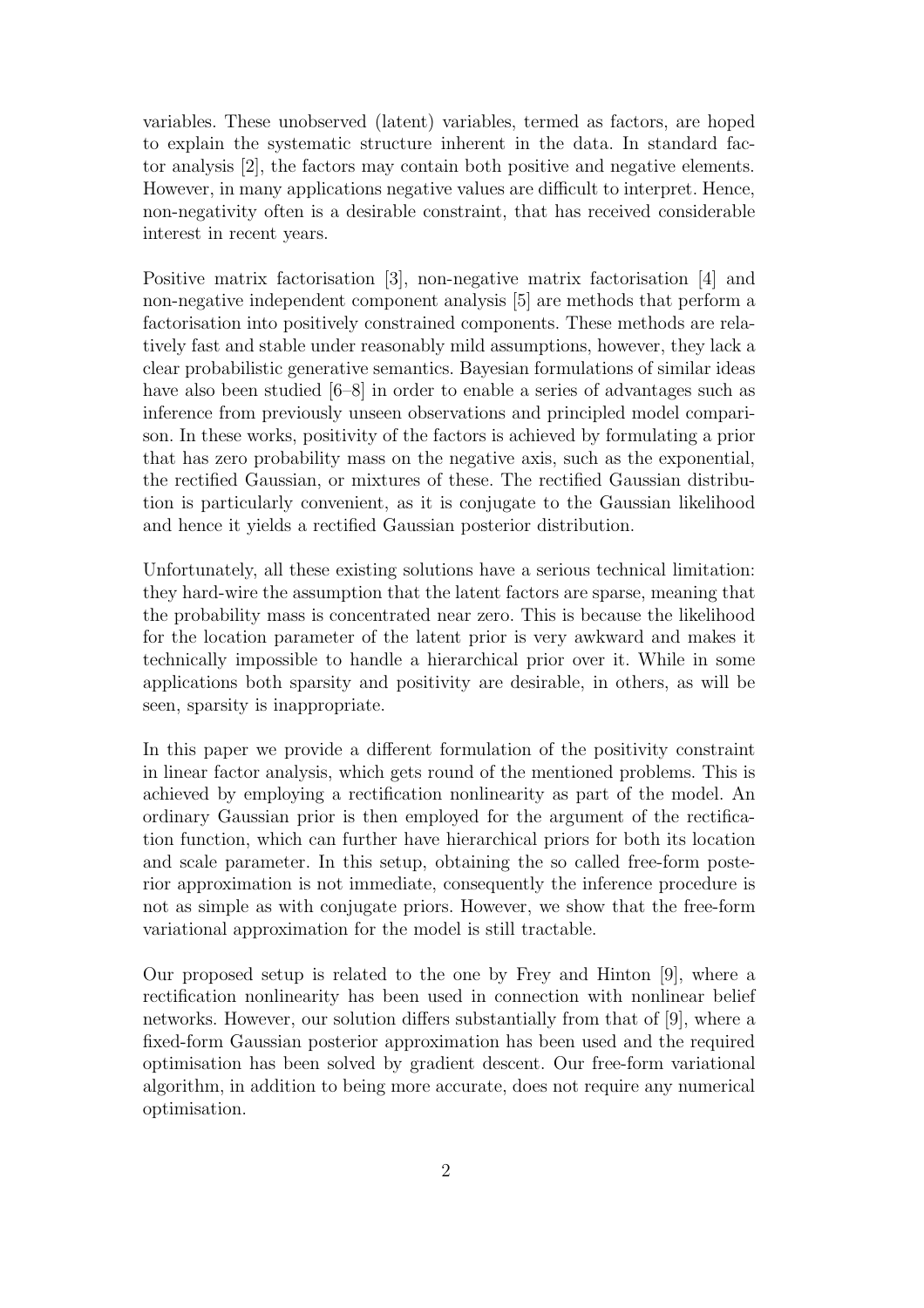The remainder of the paper is organised as follows: Section 2 reviews existing solutions to the problem of Bayesian positively constrained factor analysis. Section 3 presents the proposed formulation and provides the associated inference procedure. The advantages of the proposed method are first illustrated using artificial data in Section 4. Section 5 demonstrates a real-world application of the proposed method to astrophysical data analysis. Finally we conclude and discuss further directions.

#### 2 Positively Constrained Generative Factor Analysis

Consider a set of  $N$  observed variables, each measured across  $T$  different instances. We denote by  $\mathbf{x}_t \in \mathbb{R}^N$  the t-th instance. The  $N \times T$  matrix formed by these vectors is referred to as  $X$  and single elements of this matrix will be denoted by  $x_{it}$ . Similar notational convention will also apply to other variables.

As in linear factor analysis, the modelling hypothesis made is that the  $N$  observations can be explained as a superposition of M underlying positive latent components  $\mathbf{s}_t \in \mathbb{R}^M$  (factors or hidden causes) through a linear mapping  $\mathbf{A} \in \mathbb{R}^{N \times M}$ 

$$
\mathbf{x}_t = \mathbf{A}\mathbf{s}_t + \mathbf{n}_t. \tag{1}
$$

The noise term  $\mathbf{n}_t$  is assumed to be zero-mean i.i.d. Gaussian, to account for the notion that all dependencies that exist in  $x_t$  should be explained by the underlying hidden components.

#### 2.1 Imposing Positivity as a Distributional Assumption

A straightforward approach to constraining the factors to be non-negative is to formulate a non-negatively supported prior distribution. In doing so, the computationally most convenient alternative is to employ a rectified Gaussian distribution as considered by several authors [6,10,7]. This is defined as

$$
\mathcal{N}^{R}(s|m,v) = \frac{2}{\text{erfc}(-m/\sqrt{2v})} u(s) \mathcal{N}(s|m,v),
$$

where  $u(\cdot)$  is the standard step function, and m and v are the location and scale parameters respectively. It is easy to see that the rectified Gaussian prior is conjugate to a Gaussian likelihood and the posterior can be computed in exactly same manner as with an ordinary Gaussian distribution.

However, as also noted in these works, the computations with the rectified Gaussian prior are only possible if the location parameter  $m$  is fixed to zero, effectively making the erfc term vanish. Otherwise, the computations needed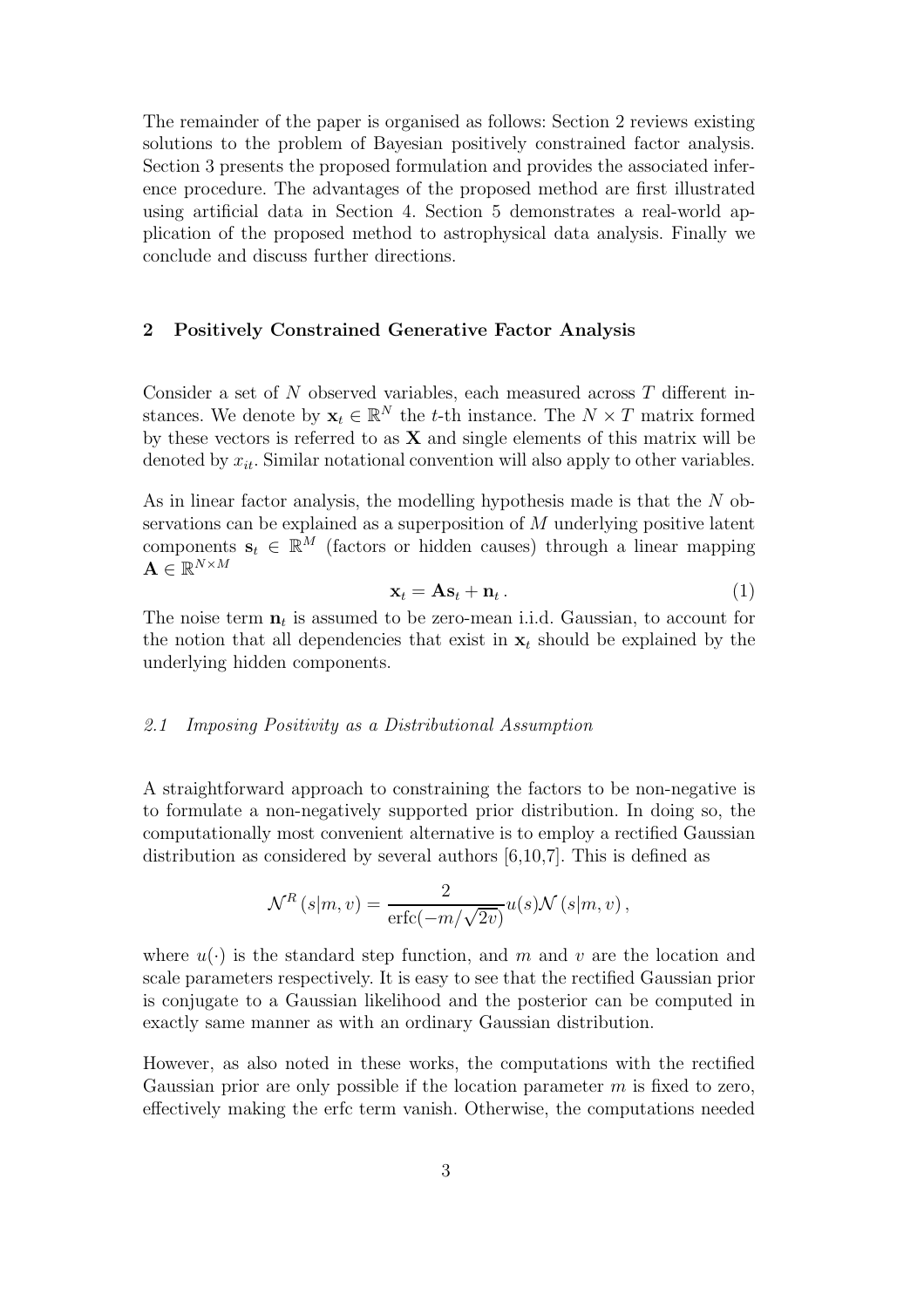to solve the variational problem are intractable. One option is to resort to an empirical Bayes estimation of the parameters of the rectified Gaussian – which of course would be tractable [8]. However this would lead to over-confident estimates and one would lose a number of further benefits of the more stringent Bayesian approach, e.g. that of making principled model comparisons. Another option is to work with fixed parameters. A common choice in the literature has been to fix the location parameter to zero  $[6,10,7]$ . Consequently, due to the use of a zero-location rectified Gaussian prior on the latent variable, sparse <sup>2</sup> positive factors are induced. While this may be desirable in some applications, it is clearly inappropriate in others as will be shown in Section 5.

### 2.2 Imposing Positivity Through a Rectification Nonlinearity

Let us make the following substitution in (1),

$$
\mathbf{s}_t := \mathbf{cut}(\mathbf{r}_t),\tag{2}
$$

where **cut** is the component-wise rectification (or cut) function  $[\text{cut}(\theta)]_i =$  $\text{cut}(\theta_i) = \max(\theta_i, 0)$ . This guarantees that the factors  $\mathbf{s}_t$  are positive, no matter what the distribution of  $\mathbf{r}_t$  is. We employ a Gaussian prior:  $r_{jt} \sim \mathcal{N}(m_{rj}, \tau_{rj}^{-1}).$ The distribution of  $s = \text{cut}(r)$  shall be denoted as  $\mathcal{R}^{N}(m, v)$ . This is a mixture of a Dirac delta distribution at zero and a rectified Gaussian distribution. Hence, it is genuinely different from the rectified Gaussian distribution  $\mathcal{N}^R(m, v)$ .<sup>3</sup>

The resulting model is still linear w.r.t.  $s_t$ , it satisfies the required positivity constraint due to the cut function and also offers flexibility regarding the location of the probability mass in the latent space. The probabilistic model

<sup>&</sup>lt;sup>2</sup> In the context of this paper, the term sparse refers to bias towards zero.

<sup>3</sup> Naturally the terminology is a matter of convention — either of these two distributions  $\mathcal{N}^R$  or  $\mathcal{R}^N$  could be termed as the 'rectified Gaussian'. Indeed, differently from the initial use of this term [11] (where it meant a multivariate distribution over the positive domain), in [12],  $\mathcal{R}^N$  has been termed as rectified Gaussian, whereas other, more recent works [6,7], including this paper, refer to  $\mathcal{N}^R$  by the same term. In order to avoid confusion, we shall explicitly use two different symbols,  $\mathcal{N}^R$  and  $\mathcal{R}^N$ , to refer to these two distinct distributions.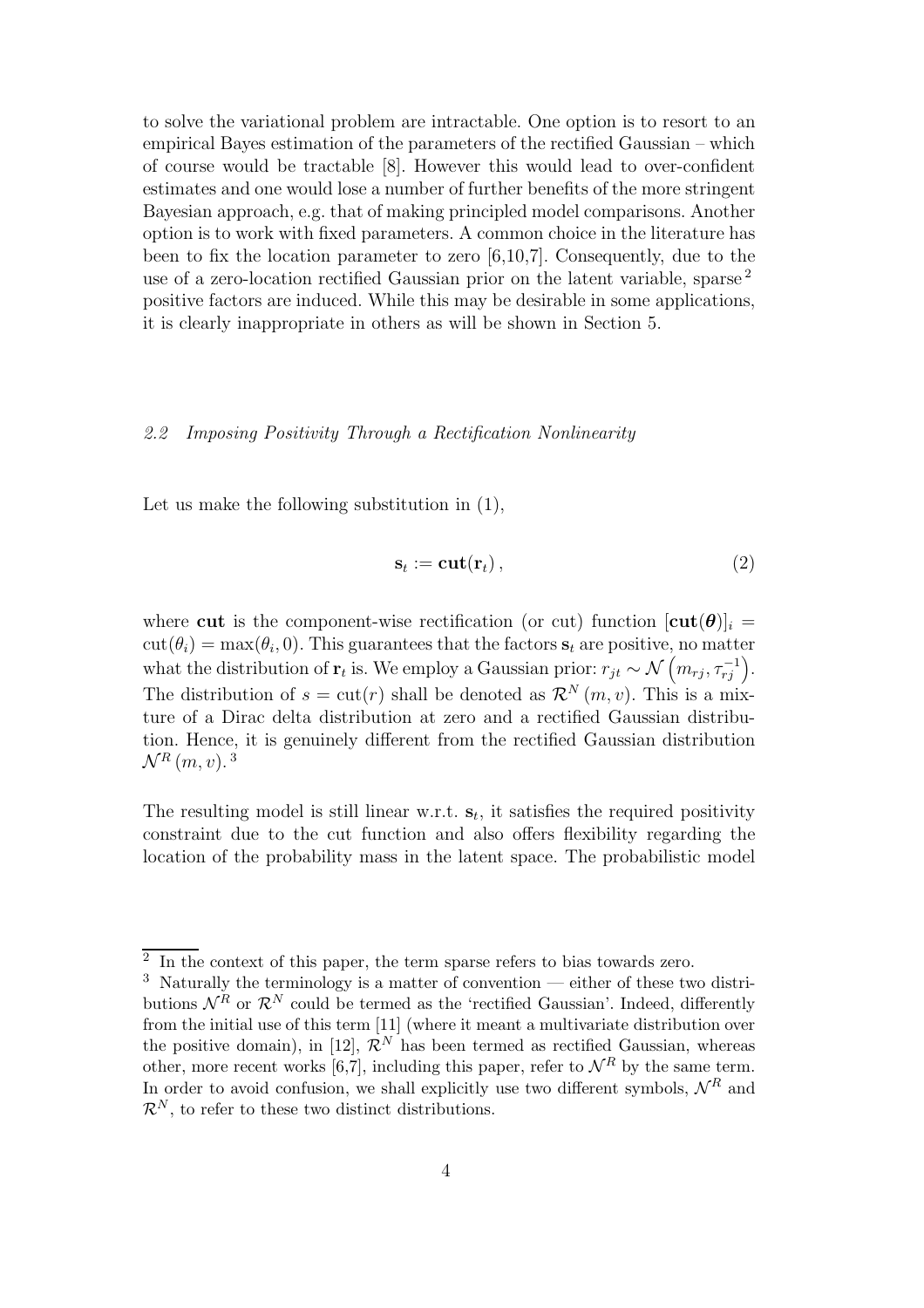definition is fully summarised by the following set of equations:

$$
x_{it} \sim \mathcal{N}\left(\mathbf{a}_i^T \mathbf{cut}(\mathbf{r}_t), \tau_{xi}^{-1}\right)
$$
  
\n
$$
r_{jt} \sim \mathcal{N}\left(m_{rj}, \tau_{rj}^{-1}\right)
$$
  
\n
$$
m_{rj} \sim \mathcal{N}\left(0, \sigma_{mr}^2\right)
$$
  
\n
$$
\tau_{xi} \sim \mathcal{G}\left(\alpha_x, \beta_x\right)
$$
  
\n
$$
\tau_{rj} \sim \mathcal{G}\left(\alpha_r, \beta_r\right)
$$
  
\n
$$
a_{ij} \sim \mathcal{N}^R\left(0, 1\right)
$$

In the above,  $\mathcal{G}(\alpha, \beta)$  denotes the Gamma distribution<sup>4</sup> and the symbols  $\sigma_{mr}^2$ ,  $\alpha_x, \beta_x, \alpha_r, \beta_r$  are constants, whose values should be chosen to match the prior beliefs about the problem in question. In the experiments of this paper we used  $\sigma_{mr}^2 = 100$ ,  $\alpha_x = \alpha_r = 1$  and  $\beta_x = \beta_r = 10^{-4}$  in order to express vague (but proper) priors for the variables at the top of the hierarchical specification. The prior for the weights  $a_{ij}$  of the linear mapping **A** was specified as a zero-location rectified Gaussian in order to express a positively constrained mapping. Finally, the rationale behind having chosen the inverse parametrisation for the variances is to enjoy the computational convenience of working with conjugate priors [13] when possible. We refer to the model specified above as Rectified Factor Analysis (RFA).

There is earlier work on the use of rectification nonlinearities. In [14], the rectification nonlinearity for multiple-cause modelling has been considered from the biological plausibility starting point. The authors propose a constrained PCA network which can learn sparsely distributed representations of data sets. However, the model is non-probabilistic and doesn't include flexibility for modelling non-sparse factors. In [15], the rectification is used to refine the expectation maximisation approach to subspace analysis, and obtain an algorithm more suitable for non-negative data.

In the variational setting, the rectification has previously been used within nonlinear belief networks in [9]. However, their variational approximation differs from ours in that they employ a fixed-form Gaussian approximation to the true posterior. In contrast, we develop a free-form approximation, the advantages of which will be detailed in the sequel.

<sup>4</sup> The parametrisation of the Gamma-distribution varies in the literature. In this paper the following is used:  $\mathcal{G}(\theta|\alpha,\beta) = \frac{\beta^{\alpha}}{\Gamma(\alpha)}$  $\frac{\beta^{\alpha}}{\Gamma(\alpha)}\theta^{\alpha-1} e^{-\beta\theta}$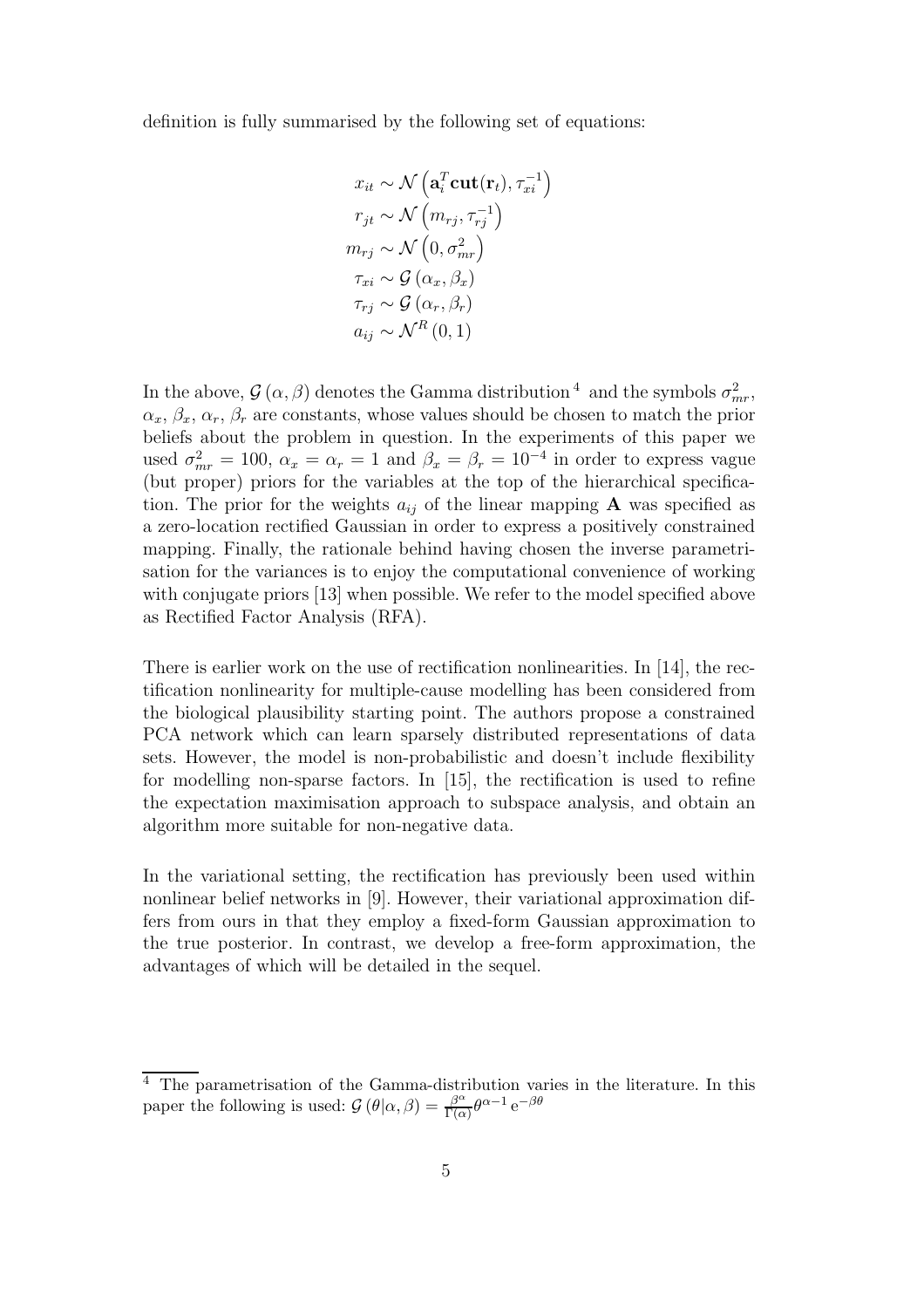#### 3 Variational Inference for Rectified Factor Analysis

In this section we derive a variational Bayesian (VB) learning procedure for the model proposed in Section 2.2. Before proceeding, a brief review is given on the variational Bayesian methodology employed.

#### 3.1 Variational Bayes

In Bayesian data modelling, all information is encoded in probability distributions [13]. The exact Bayesian approach starts from constructing a model expressed as the joint probability density function (pdf)  $p(\mathbf{X}, \boldsymbol{\theta})$  of the data **X** and the parameters  $\theta$ . Once the model has been specified, the inference simply consists of computing the posterior pdf of the parameters  $p(\theta|X)$  i.e. the pdf of the parameters of the model given the observed data. This is done by an invocation of the Bayes' rule. The obtained posterior distribution can be used for making decisions and predictions. The marginal likelihood of the data (called also the model evidence) can be used to compute posterior probabilities of competing models, and therefore it is a tool for comparing different models.

However, although the principle is simple, the required computations are rarely feasible, for one or several of the following reasons.

- (1) The normalisation constant of the posterior is intractable. This implies that also the marginal likelihood is intractable.
- (2) The marginal densities of the parameters are intractable.
- (3) Due to symmetries in the model, the marginal densities computed from the exact posterior are of little interest. This is especially true in factor models since the model is symmetrical w.r.t. permutations of the factors making the posterior pdf have  $M!$  equivalent modes (where  $M$  was the number of factors).

Hence, often approximations of some form are necessary in practise for Bayesian inference, both due to intractability issues and due to difficulties in interpreting the exact posterior.

Variational Bayesian learning (known also as variational Bayes, variational learning, ensemble learning, and VB for short) (see e.g. [16–18]) is one viable approach where an approximate distribution  $q(\theta)$  is fitted to the true posterior. This is done by constructing a lower bound for the log evidence, based on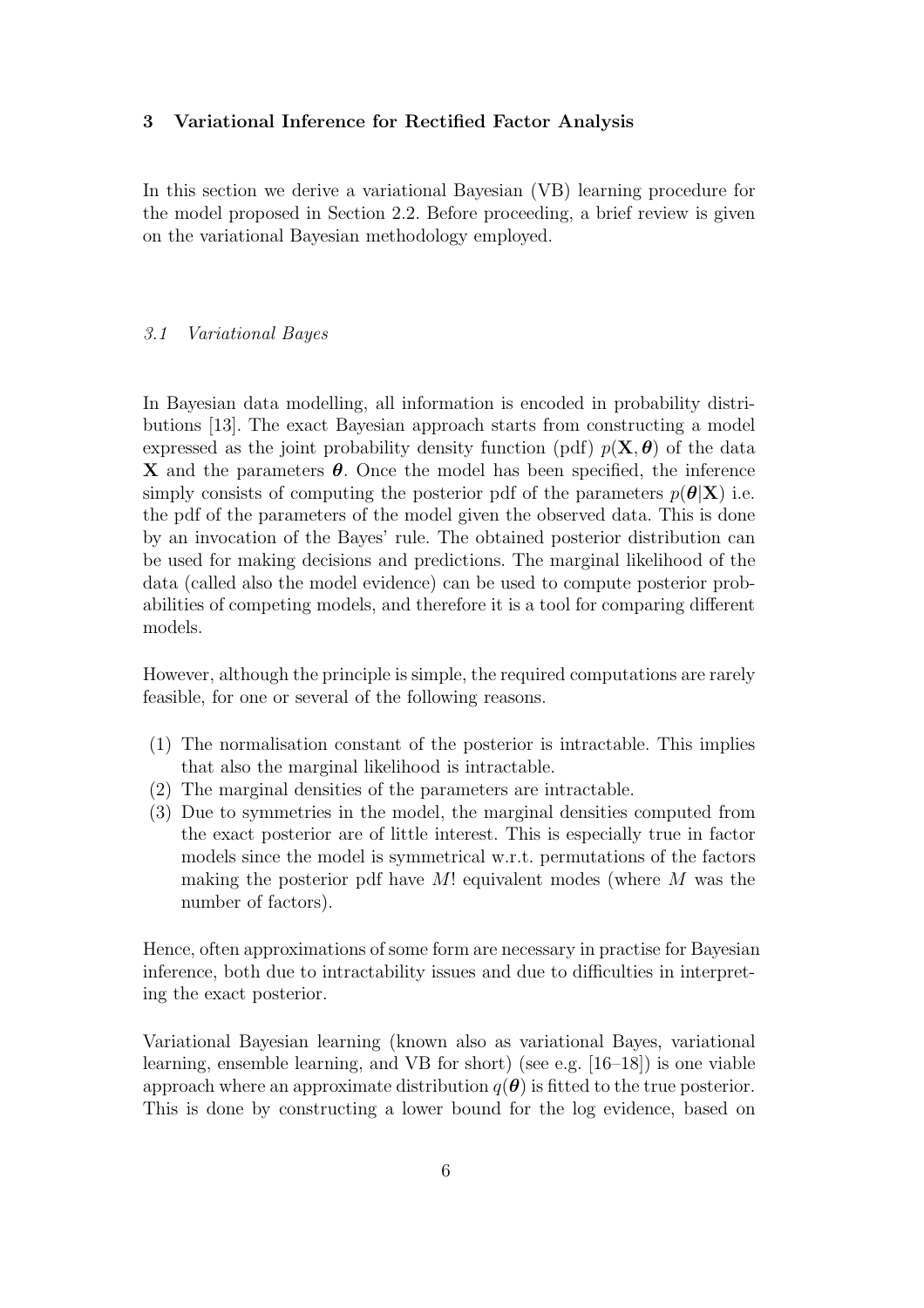Jensen's inequality:

$$
\mathcal{B}(q) := \langle \log p(\mathbf{X}, \boldsymbol{\theta}) \rangle_{q(\boldsymbol{\theta})} - \langle \log q(\boldsymbol{\theta}) \rangle_{q(\boldsymbol{\theta})} = \int q(\boldsymbol{\theta}) \log \frac{p(\mathbf{X}, \boldsymbol{\theta})}{q(\boldsymbol{\theta})} d\boldsymbol{\theta}
$$
  
\$\leq \log \int q(\boldsymbol{\theta}) \frac{p(\mathbf{X}, \boldsymbol{\theta})}{q(\boldsymbol{\theta})} d\boldsymbol{\theta} = \log \int p(\mathbf{X}, \boldsymbol{\theta}) d\boldsymbol{\theta} = \log p(\mathbf{X}) \qquad (3)

where  $\langle \cdot \rangle_q$  denotes expectation w.r.t. q. The approximate distribution q is found by functional maximisation of the bound  $\mathcal{B}(q)$  w.r.t. q. To make the integral tractable, the distribution  $q$  needs to have a suitably factorial form. Here a fully-factorial posterior will be employed, meaning that the approximation has the form

$$
q(\boldsymbol{\theta}) = \prod_i q(\theta_i). \tag{4}
$$

The model estimation algorithm consists of iteratively updating each variable's posterior approximation  $q(\theta_i)$  in turn, while keeping all other posterior approximations fixed. Due to the chosen form (4), all updates are local, requiring posterior statistics of the so called Markov blanket only. That is, for updating any of the variable nodes, the posterior statistics of its children, parents and co-parents are needed only.

Since all variables are integrated over (at least approximately), VB is robust against overfitting — a reoccurring problem when using point estimates. Also, due to the form of the posterior approximation, it will approximate only one of the prominent modes of the exact posterior, therefore the obtained approximation can be hoped to be more easily interpretable. For example, reporting the means of the posterior approximation is perfectly sensible even in cases when it would be completely meaningless with the true posterior. Finally, the bound in (3) can be turned into an approximation of the posterior probabilities over competing models. Thus, the VB methodology equips us with an immediate tool for making inferences, model selections and model comparisons.

The practical utility of employing a fully-factorial approximate posterior is that it leads to a computationally economic learning algorithm. It has empirically been found to work well for a number of models in the literature. However, the rigorous study of the implications of this approximation and how much the obtained estimates differ from those of exact methods is in its infancy, and represents an active topic of research in statistics. There are some general results for the exponential family of models, regarding the asymptotic properties [19] of such approximations. There is also some evidence [20] that the approximate model probabilities provided by VB compare very well even with the best sampling based methods.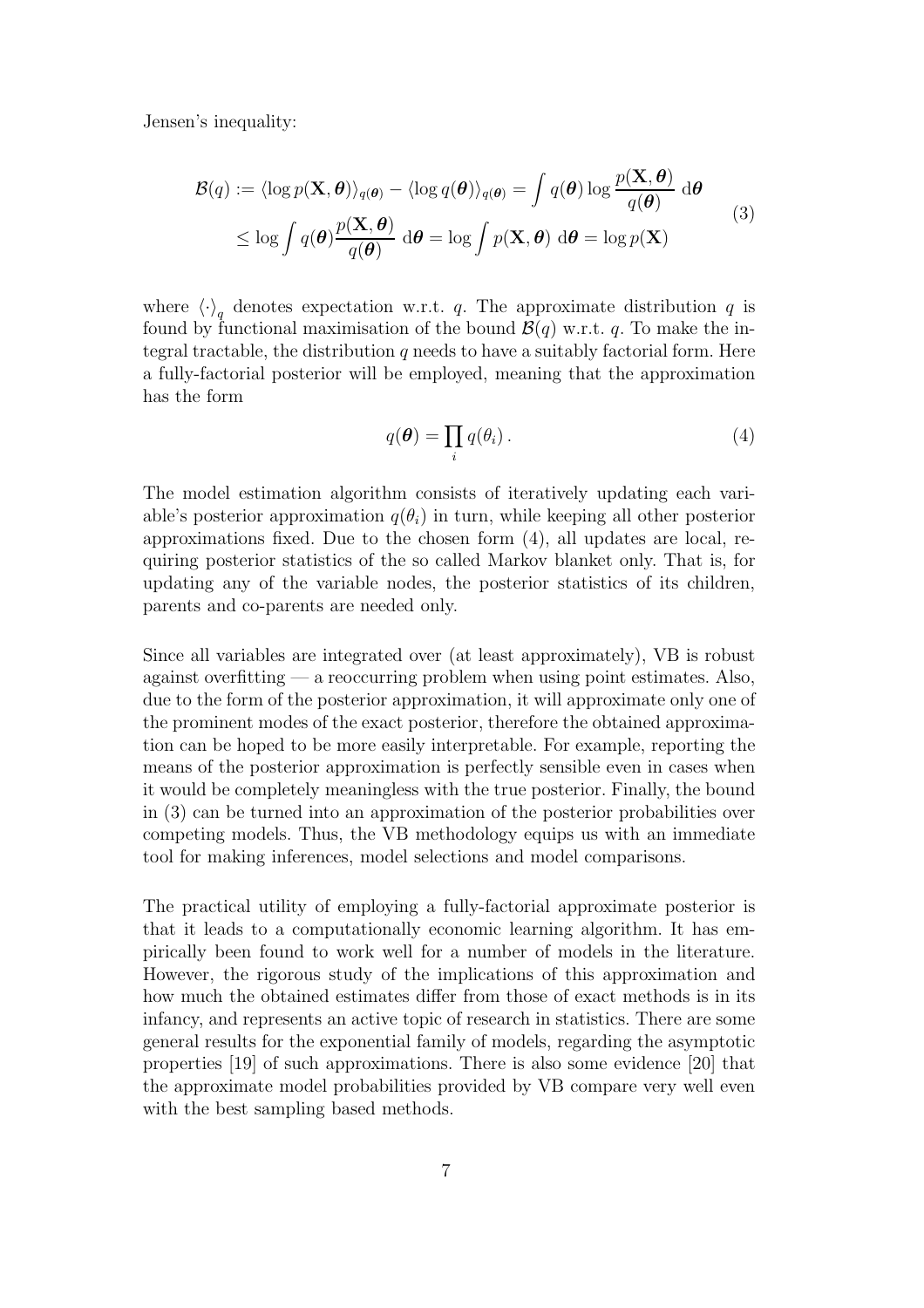#### 3.2 Free-form Posterior Approximation for RFA

If the form of the factors  $q(\theta_i)$  in the approximation is not further restricted, by requiring them to belong to a certain family of distributions such as Gaussians, the approximation is said to be free form. If the opposite holds — that assumptions beyond Eq.  $(4)$  are made — the approximation is called fixed form.

A free-form variational posterior is not always tractable to compute, which is the very reason why fixed-form approximations are sometimes necessary. In this subsection we show that although the free-form approximation for the RFA model has a non-standard form, it can be handled analytically, it is more accurate compared to the fixed-form approximation and it is also computationally more convenient.

The problematic part in the posterior approximation are the factors, since for the other variables in the model, there exist conjugate update rules. Hence, here we will be concentrating on the part of the algorithm that deals with the factors  $r_{it}$ . The computation of the posterior approximation for the rest of the variables in the model is given in Appendix C.

The relevant term in the evidence bound (3) when updating any given factor  $r_{it}$  is

$$
-\left\langle \log \frac{q(r_{jt})}{\mathcal{N}\left(a|\cot(r_{jt}),b\right)\mathcal{N}\left(r_{jt}|c,d\right)}\right\rangle, \tag{5}
$$

where a, b, c, and d are constants w.r.t.  $q(r_{it})$  and can be computed from the Markov blanket of  $r_{it}$ . The exact formulae for them are given in Appendix C (Eqs. (C.5) - (C.8)). Because of the rectification, the likelihood part in the denominator of (5) is no longer Gaussian, and hence no easy conjugate update rule for  $q(r_{it})$  exists.

We now proceed to derive the learning procedure for our model. Tractability of the variational posterior means that analytical expressions can be derived for the following: (i) the relevant part of the evidence bound:<sup>5</sup>  $\langle \log p(r|m_r, \tau_r) \rangle$  –  $\langle \log q(r) \rangle$ , (ii) the posterior mean  $\langle r \rangle$  and the variance var(r) and (iii) the mean  $\langle \text{cut}(r) \rangle$  and the variance var $(\text{cut}(r))$ . Here and throughout,  $\langle \cdot \rangle$  denote expectations over  $q(r)$ .

 $5$  The sub-indices of r are dropped at this point for convenience.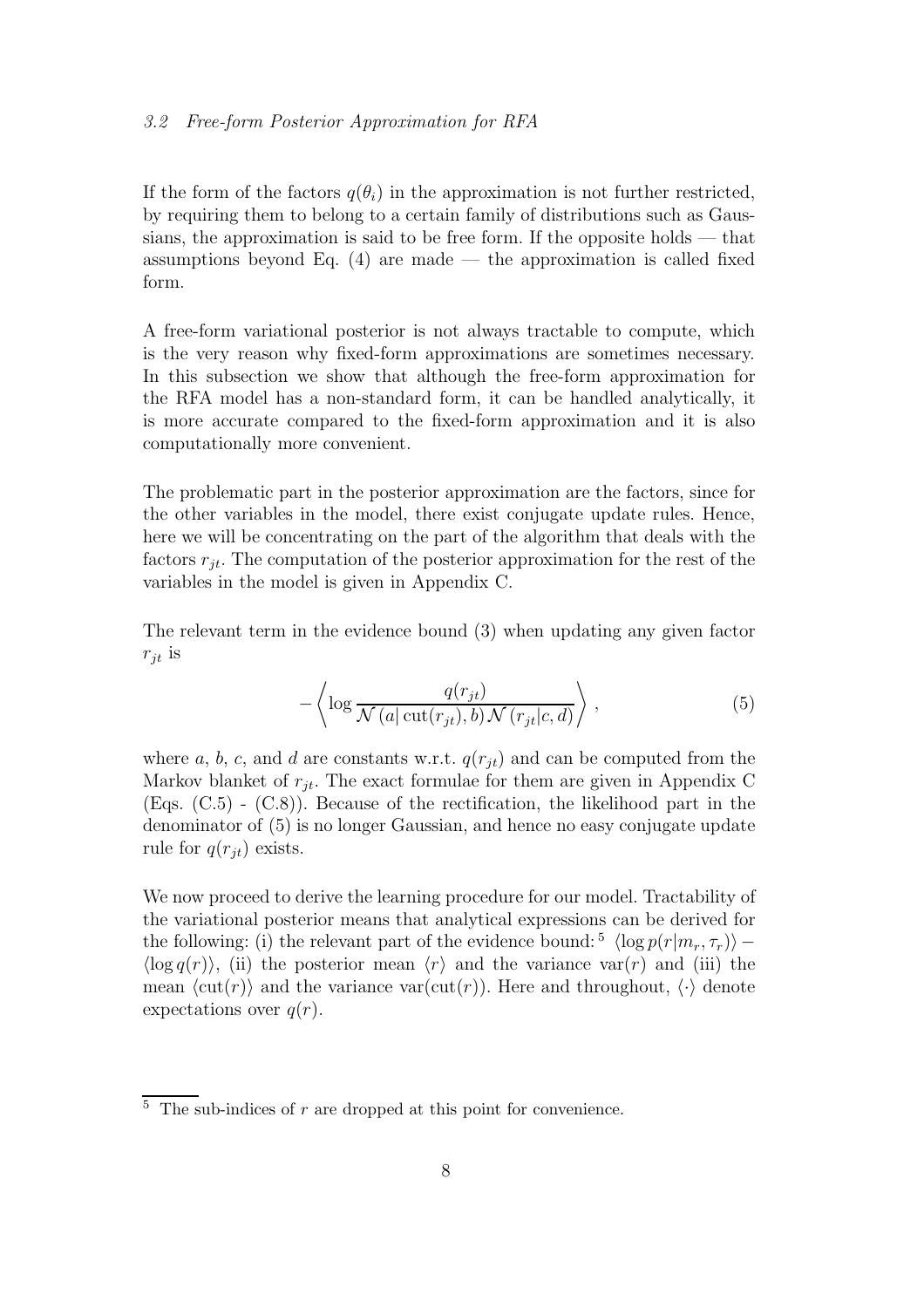#### 3.2.1 The Form of the Posterior

From (5), an invocation of Gibbs' inequality provides the following free-form solution:

$$
q(r) = \frac{1}{Z} \mathcal{N}\left(a|\cot(r),b\right) \mathcal{N}\left(r|c,d\right),\tag{6}
$$

where  $Z$  is the normalising constant, that will be computed shortly. After some manipulations, (6) can be written as  $q(r) = q_p(r) + q_n(r)$ , where

$$
q_p(r) = \frac{w_p}{Z} \mathcal{N}\left(r|\mu_p, \sigma_p^2\right) u(r)
$$
 and  $q_n(r) = \frac{w_n}{Z} \mathcal{N}\left(r|\mu_n, \sigma_n^2\right) u(-r)$ ,

and for which

$$
w_p = \mathcal{N}(a|c, b+d)
$$
,  $w_n = \mathcal{N}(a|0, b)$ ,  
\n $\sigma_p^2 = (b^{-1} + d^{-1})^{-1}$ ,  $\mu_p = \sigma_p^2(a/b + c/d)$ ,  
\n $\sigma_n^2 = d$  and  $\mu_n = c$ .

Thus, it turns out that the free-form approximation is a mixture of two rectified Gaussians. One of them has all its probability mass on the positive real axis whereas the other on the negative axis. The normalising constant Z of the posterior is then the following:

$$
Z = \int \mathcal{N}(a|\cot(r), b) \mathcal{N}(r|c, d) dr
$$
  
=  $\frac{w_n}{2} \operatorname{erfc}[\mu_n/\sqrt{2\sigma_n^2}] + \frac{w_p}{2} \operatorname{erfc}[-\mu_p/\sqrt{2\sigma_p^2}].$ 

## 3.2.2 Relating the Free-Form Approximation to the Fixed-Form Gaussian Approximation

As already mentioned in Section 2.2, a fixed-form variational solution exists for the linear model with rectification nonlinearity, as developed in [9] for nonlinear belief networks. It is therefore interesting to compare this to our free-form approximation. With the fixed-form approximation, the evidence bound can be written analytically [9]. However, the stable points cannot be analytically solved, but require numerical optimisation. Note that finding the global optimum is not trivial due to the existence of multiple stable points.

Consider fitting a fixed-form Gaussian approximation to the true posterior in an example case when the quantities in (5) are  $a = 1.1, b = 0.17, c = -1.5$ and  $d = 1.2$ . The free-form posterior is shown in Figure 1. Looking at its form it should not be surprising that the log-evidence bound has two stable points. These are shown in Figure 1 in dashed and dot-dashed lines. The dot-dashed line represents the global minimum whereas the dashed line is just a local minimum. The log-evidence bound as the function of the parameters of the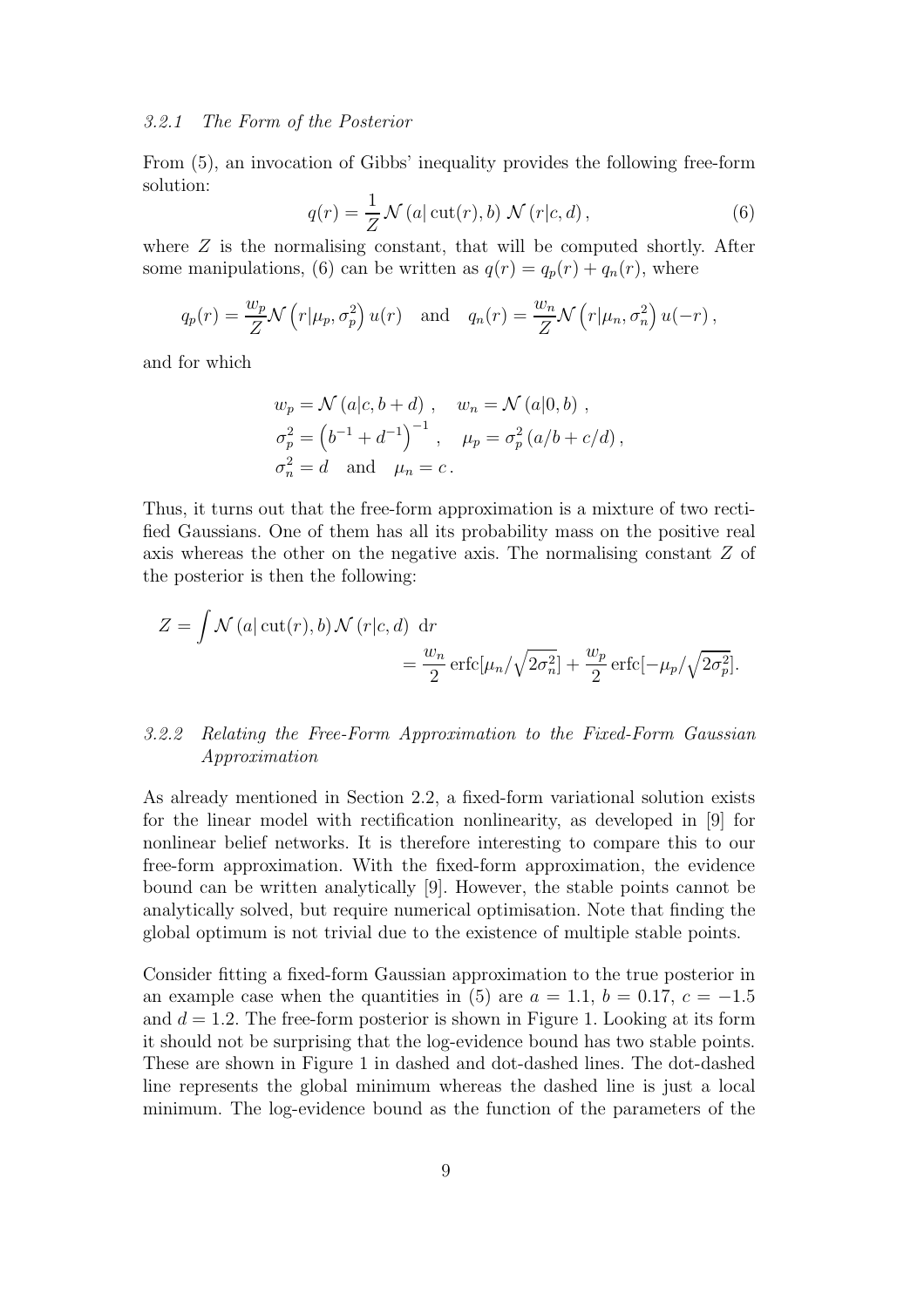

Fig. 1. An example of the true posterior for a factor in RFA and two Gaussian approximations that are locally optimal. The dot-dashed line represents the better optimum.



Fig. 2. The negative of the log-evidence bound as a function of the mean  $m$  and the log-variance  $\log v$  of the Gaussian approximation when it is fitted to the true posterior of Figure 1. The two local optima are marked with crosses.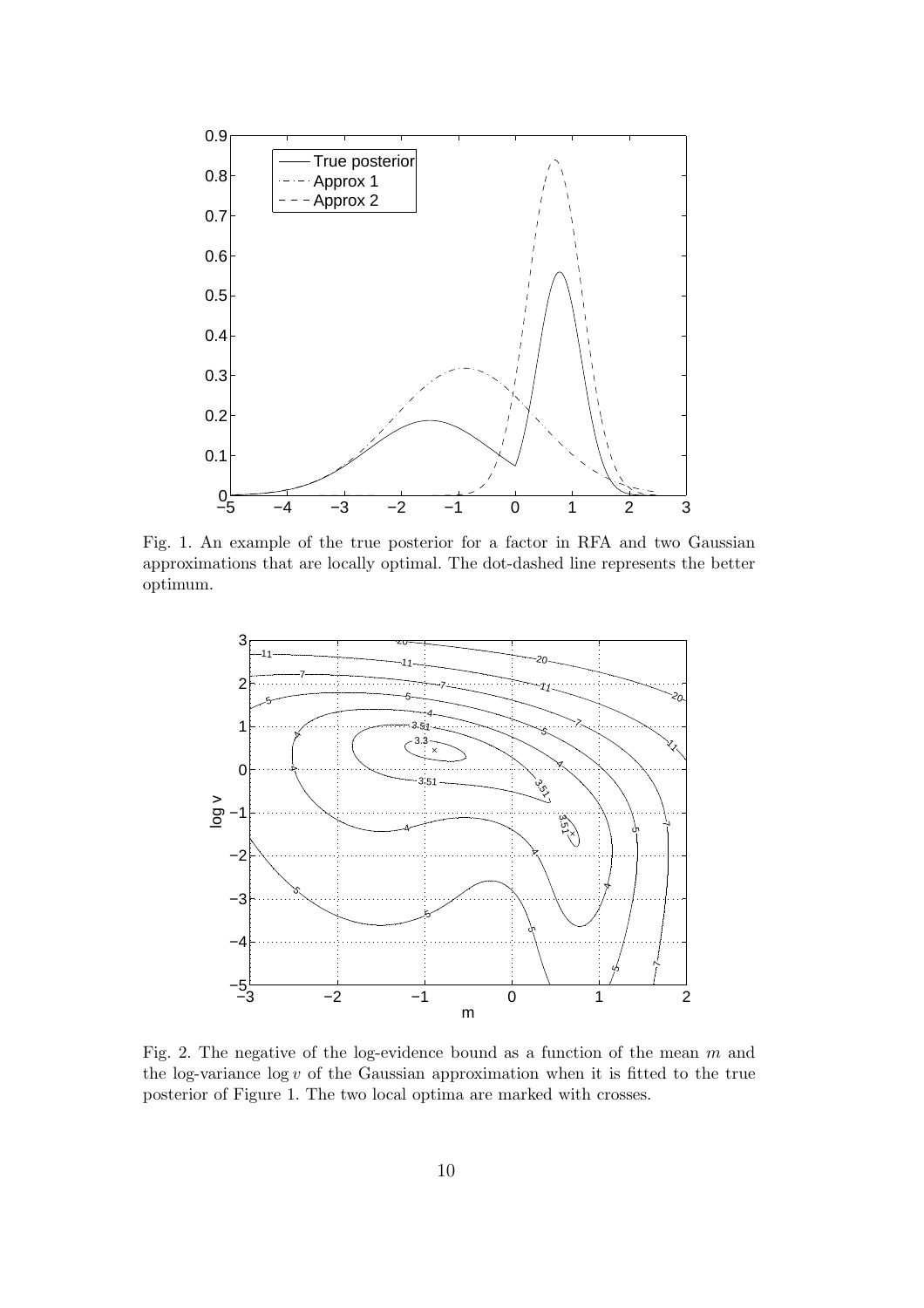approximation is shown in Figure 2, where the crosses mark the stable points. This is to demonstrate the complications that can rise when the posterior approximation is further restricted.

#### 3.2.3 Posterior Statistics

In the computation of the required variational posterior statistics and the evidence bound, we can make use of certain moments computed over the approximation.

Define the positive and negative ith order moments as

$$
M_p^i = \int r^i q_p(r) dr \text{ and } M_n^i = \int r^i q_n(r) dr.
$$
 (7)

It turns out, that we can express the required expectations and the evidence bound using the moments of order 0, 1, and 2. The evaluation of these can be cast back to the evaluation of the equivalent moments of the rectified Gaussian distribution. The expressions are lengthy and hence their presentation is postponed to Appendix B.

The required posterior statistics are now easily obtained using the moments

$$
\langle r \rangle = \int r q(r) dr = \int r q_p(r) dr + \int r q_n(r) dr = M_p^1 + M_n^1
$$
  

$$
\langle r^2 \rangle = \int r^2 q(r) dr = \int r^2 q_p(r) dr + \int r^2 q_n(r) dr = M_p^2 + M_n^2
$$
  

$$
\langle \text{cut}(r) \rangle = \int \text{cut}(r) q(r) dr = \int r q_p(r) dr = M_p^1
$$
  

$$
\langle \text{cut}^2(r) \rangle = \int \text{cut}^2(r) q(r) dr = \int r^2 q_p(r) dr = M_p^2.
$$

#### 3.2.4 The Evidence Bound

The log-evidence bound (3), can be used both for monitoring the convergence of the algorithm and more importantly, for comparing different solutions and models.

The term  $\langle \log p(r|m_r, \tau_r) \rangle$  appearing in the bound is computed as in the case of an ordinary Gaussian variable. See Appendix E for details. The term  $\langle \log q(r) \rangle$ in turn is completely different due to the complex form of the posterior:

$$
\langle \log q(r) \rangle_{q(r)} = \int q(r) \log q(r) dr
$$
  
= 
$$
\int q_p(r) \log q(r) dr + \int q_n(r) \log q(r) dr
$$
  
= 
$$
\int q_p(r) \log q_p(r) dr + \int q_n(r) \log q_n(r) dr.
$$
 (8)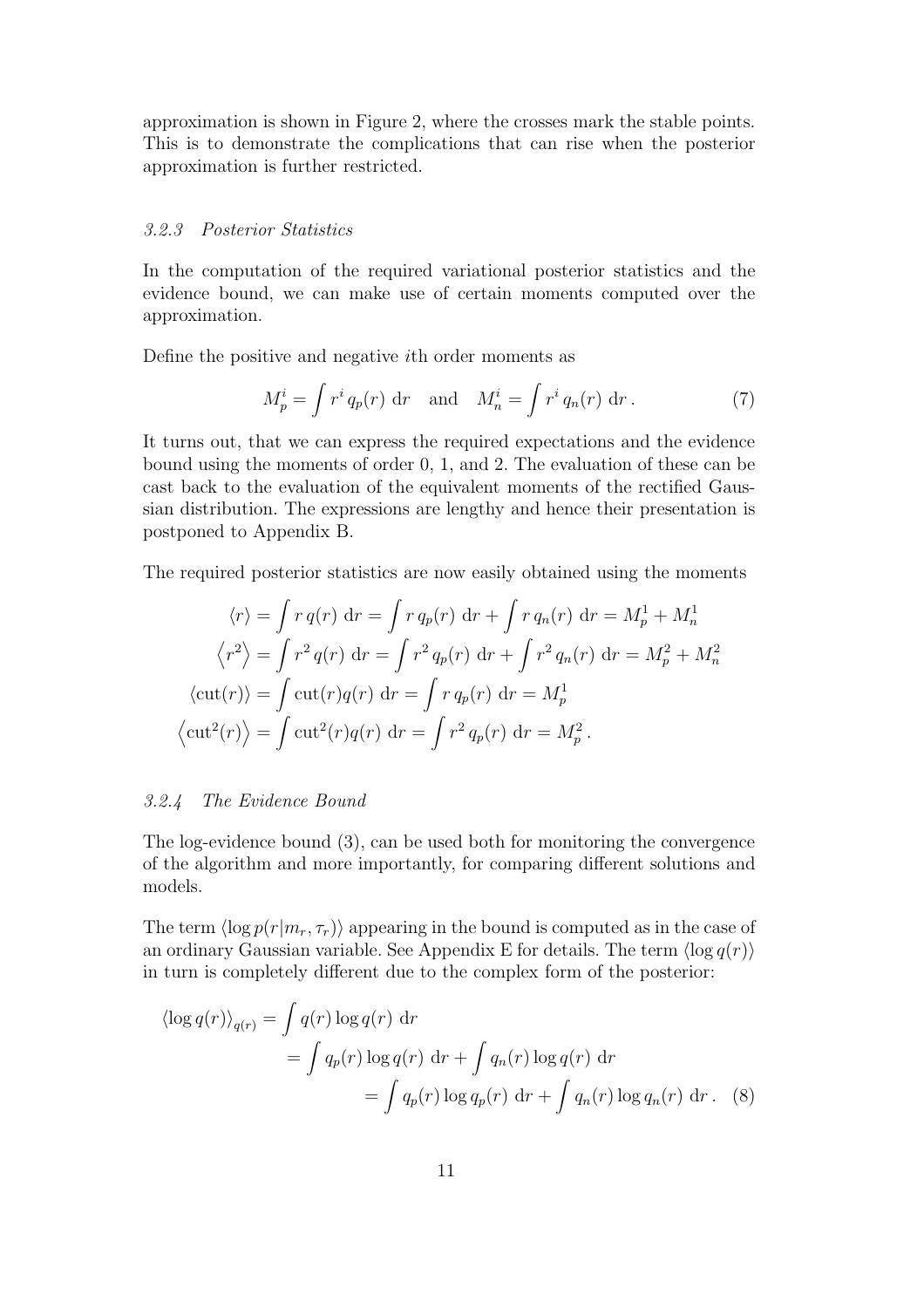The two terms in (8) can be expressed using the moments derived above. The first term yields

$$
\int q_p(r) \log q_p(r) dr
$$
\n
$$
= \int q_p(r) \log \left\{ \frac{w_p}{Z} \frac{1}{\sqrt{2\pi \sigma_p^2}} \exp \left[ -\frac{1}{2\sigma_p^2} (r - \mu_p)^2 \right] \right\} dr
$$
\n
$$
= \int q_p(r) \left\{ \log \frac{w_p}{Z \sqrt{2\pi \sigma_p^2}} - \frac{\mu_p^2}{2\sigma_p^2} + \frac{\mu_p}{\sigma_p^2} r - \frac{1}{2\sigma_p^2} r^2 \right\} dr
$$
\n
$$
= \left( \log \frac{w_p}{Z \sqrt{2\pi \sigma_p^2}} - \frac{\mu_p^2}{2\sigma_p^2} \right) M_p^0 + \frac{\mu_p}{\sigma_p^2} M_p^1 - \frac{1}{2\sigma_p^2} M_p^2. \tag{9}
$$

Similarly

$$
\int q_n(r) \log q_n(r) dr = \left( \log \frac{w_n}{Z \sqrt{2\pi \sigma_n^2}} - \frac{\mu_n^2}{2\sigma_n^2} \right) M_n^0 + \frac{\mu_n}{\sigma_n^2} M_n^1 - \frac{1}{2\sigma_n^2} M_n^2. \tag{10}
$$

#### 3.3 Extending the Model to the AR(1) Case

Making the factors follow an  $AR(1)$  process can be accomplished by changing their prior to

$$
r_{j1} \sim \mathcal{N}\left(0, \sigma_{r1}^2\right)
$$
  
\n
$$
r_{jt} \sim \mathcal{N}\left(\mathbf{b}_j^T \mathbf{r}_{t-1} + c_j, \tau_{rj}^{-1}\right) \quad (t > 1).
$$

This extension doesn't complicate matters terribly, since the form of the posterior approximation does not change. Indeed, since now the likelihood term at index  $t + 1$  can be combined with the prior at index t (due to the Gaussianity of the prior on  $r_t$ ), an expression that has exactly the same form as (5) is obtained. The exact update rules are given in Appendix D. The new parameters B and c have the priors

$$
b_{ij} \sim \mathcal{N}(0, 1)
$$
  

$$
c_j \sim \mathcal{N}(0, \sigma_c^2).
$$

## 4 Experiments on Artificial Data

In this section experiments with artificial data are presented. We will consider three models. Positive Factor Analysis (PFA) will refer to the method reviewed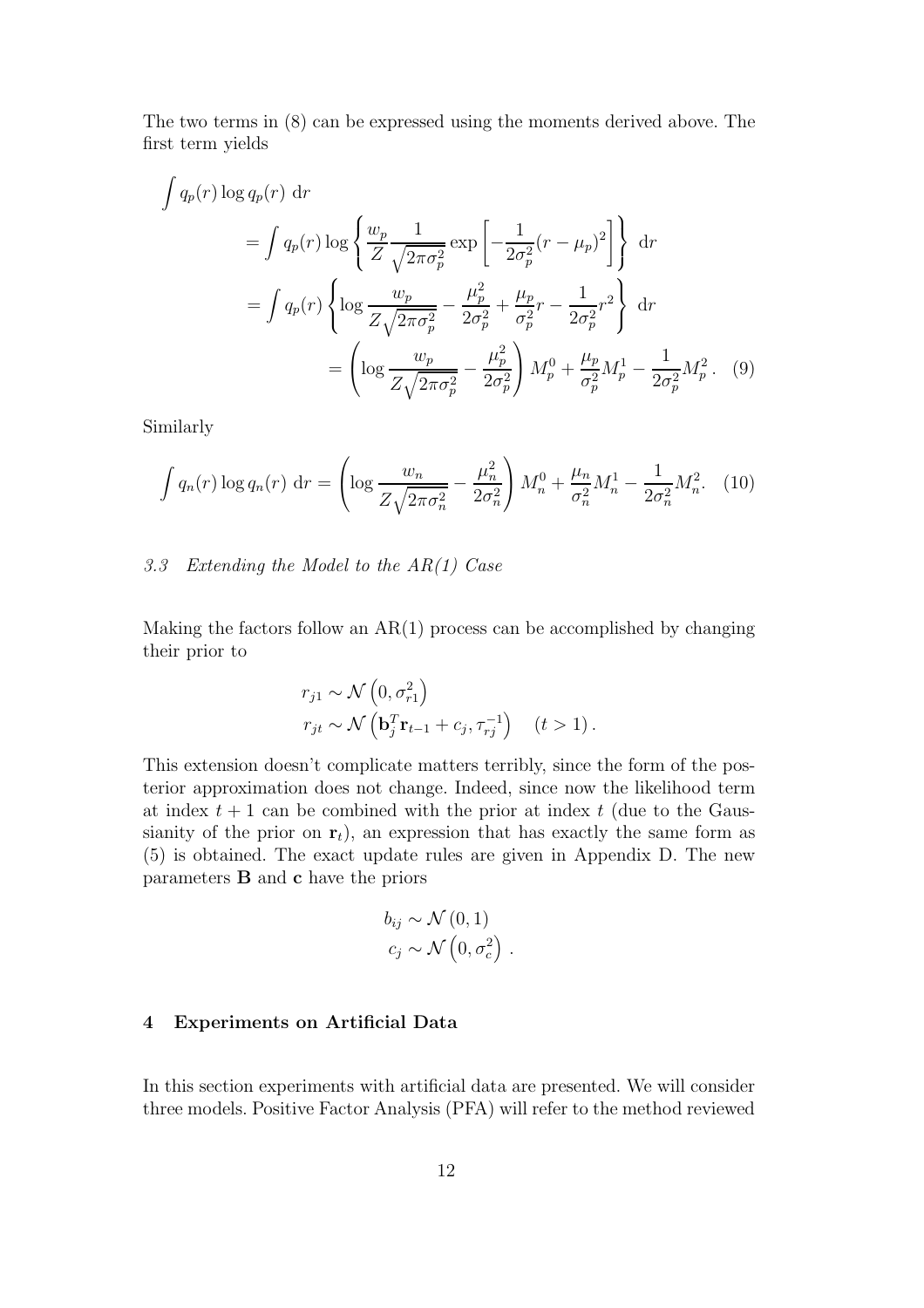

Fig. 3. Histograms of the factors.

in Section 2.1. Rectified Factor Analysis (RFA) and Dynamic Rectified Factor Analysis (DRFA) refer to the model proposed in this paper and its AR variant respectively.

#### 4.1 Static Factors

#### 4.1.1 Factor Distributions

First we demonstrate the flexibility of the proposed model in recovering both sparse and non-sparse positive factor distributions, as opposed to the existing alternative approach (PFA), which is restricted to sparse factors.

Let us consider a dataset which is a linear mixture of three underlying factors distributed as  $\mathcal{N}^R(0,1)$ ,  $\mathcal{R}^N(0,1)$  and  $\mathcal{R}^N(1,0.2^2)$ . The histograms of the 1000 samples obtained from these distributions are shown in Figure 3. From the three factors, ten observations were generated by a linear mapping whose weights were sampled from  $\mathcal{R}^{N}(0,1)$ . Finally zero mean Gaussian noise with standard deviation (std) 0.01 was added to each observation.

The factors were estimated from the observations using PFA and RFA. For each model the factors were randomly initialised and the learning algorithm was iterated 2000 times. This procedure was repeated ten times and the result with the highest evidence for each of the models was then selected. Figure 4 shows the separation results as scatter plots between the true and the (appropriately permuted) estimated factors. The leftmost three figures are the samples of the PFA factors vs. the ground truth, whereas the rightmost three figures are the RFA factors vs. the same ground truth. The goodness of each can be seen visually by the departure from a straight line. In particular, we see considerable mismatch in the third factor of PFA. In addition, we evaluate the performance as the signal to noise ratio (SNR), defined as

$$
\text{SNR} := 10 \log_{10} \frac{\sigma_s^2}{\sigma_e^2},\tag{11}
$$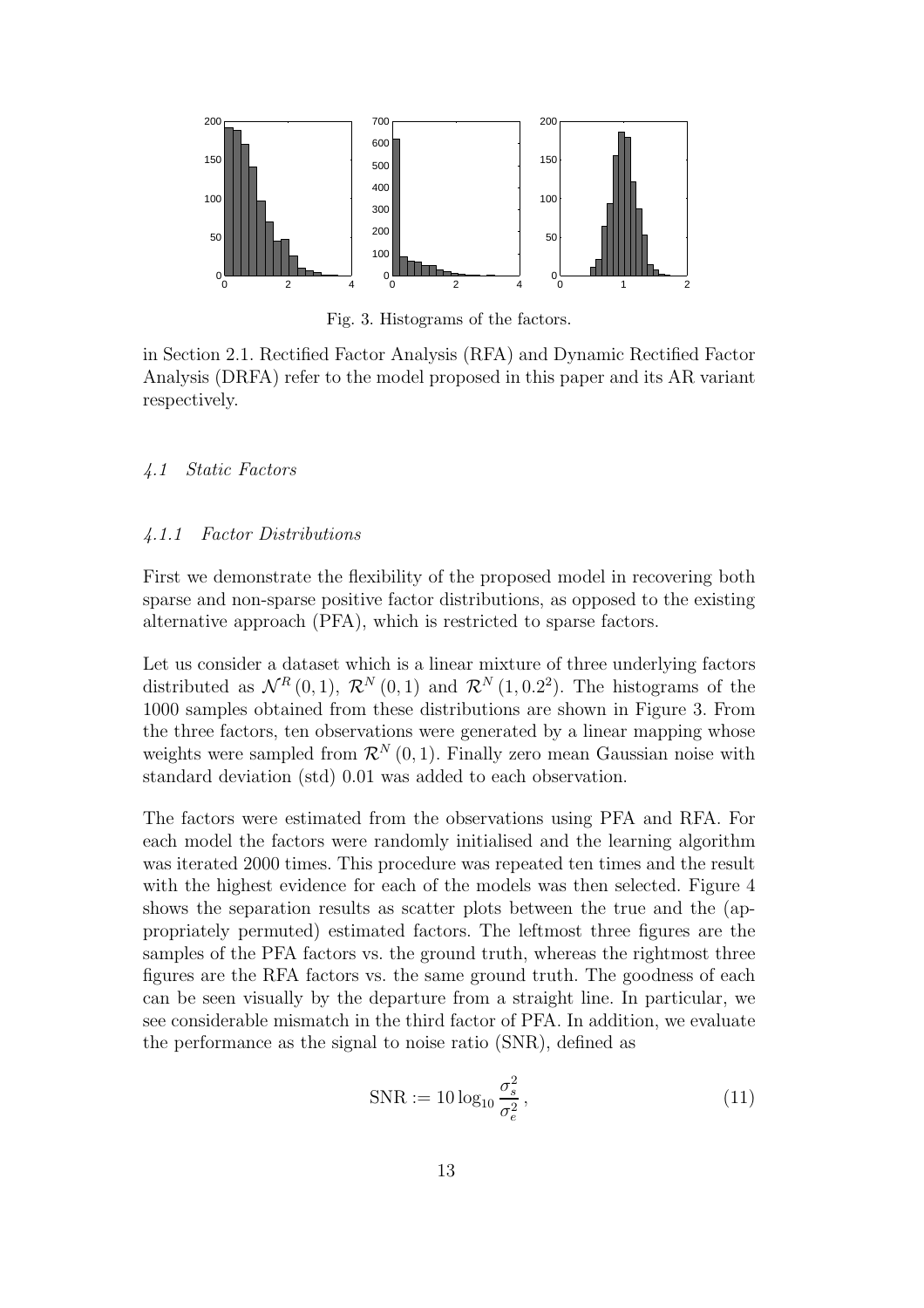

Fig. 4. Separation results as correlation plots with SNRs printed above. Here both the original and the estimated signals are normalised to the same scale and they are plotted against each other. Hence the optimal result would be a straight thin line. The third factor poses serious difficulties for PFA whereas RFA can model it very well.



Fig. 5. Log-evidence bounds for PFA and RFA with different number of factors. Clearly, RFA achieves better values than PFA. The maximum for both models is at three factors, which is also the true model order.

where  $\sigma_s^2$  is the variance of the true factor and  $\sigma_e^2$  the variance of the error signal  $e = s - \hat{s}$ ,  $\hat{s}$  being the estimated factor. The corresponding SNR values are shown in the title lines of the plots. It is the third, non-sparse factor that creates problems for PFA, the SNR being as low as 6.8 dB. The poor estimation of the third factor also affects the estimation of the first factor. With RFA, no such problems occur.

It is also interesting to know whether we could have told that RFA is superior to PFA at modelling this data, just from comparing the model evidences. Figure 5 shows the evidence bounds of the two models with the number of factors varying between one and four. Indeed, the evidence comparison is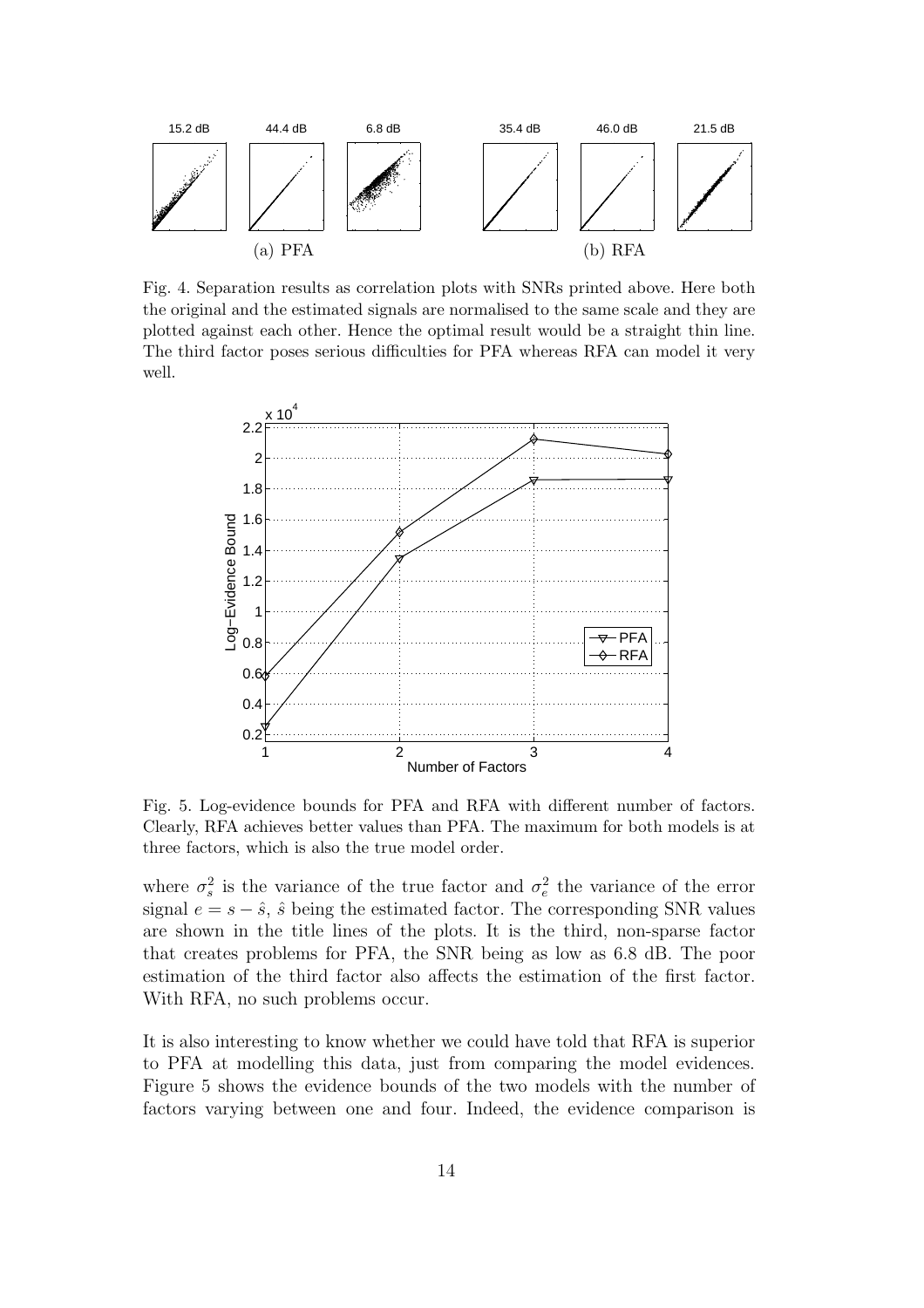clearly in favour of RFA. In addition, Figure 5 shows that both models are able to infer the model order correctly.

#### 4.1.2 Noise Structure

One of the advantages of factor analysis over standard dimensionality reduction methods such as principal component analysis is that the observation noise is not restricted to be isotropic i.e. it is allowed to have different variances for each dimension of the observation. The benefit of RFA over the conceptually simple and therefore popular NMF [21] algorithm stems straightforwardly from the ability of RFA to handle additive noise that is not isotropic.

To test this proposition, we generated 100 different datasets from the following model:

$$
s_{jt} \sim \mathcal{R}^{N}(0, 1) , \quad j = 1, 2 \quad t = 1, ..., 250
$$
  
\n
$$
a_{ij} \sim \mathcal{R}^{N}(0, 1) , \quad i = 1, ..., 10
$$
  
\n
$$
x_{it} \sim \mathcal{N}\left(\mathbf{a}_{i}^{T} \mathbf{s}_{t}, 10^{-2\nu_{i}}\right)
$$

where diverse anisotropic noise was generated by using:

$$
\nu_i \sim 0.7 \,\delta(2) + 0.2 \,\delta(1) + 0.1 \,\delta(0)
$$

The learning procedure with RFA was similar to that in the previous section. The scheme with NMF was the following. We initialised the factors and their loadings randomly with positive numbers and then iterated the multiplicative update rules of NMF for 1000 iterations. Further, from ten repeats of this procedure we have chosen the model with the best value of the objective function, in order to avoid getting trapped into local optima.

We measured the separation results as the SNR computed between (the appropriately permuted) estimated factors and the original ones. The average SNR values for RFA and NMF were 36.5 and 13.0, respectively. The whole sample is shown in Figure 6. These results clearly show that anisotropic noise poses serious difficulties for NMF, whereas RFA can handle it very well.

#### 4.2 Autoregressive Factors

To demonstrate the auto-regressive (AR) extension of the proposed method, we report experiments with an artificial dataset where the factors have timestructure. A four-dimensional state sequence  $\mathbf{r}_t$  was generated according to the first-order AR model below

$$
\mathbf{r}_t = \mathbf{B} \mathbf{r}_{t-1} \,.
$$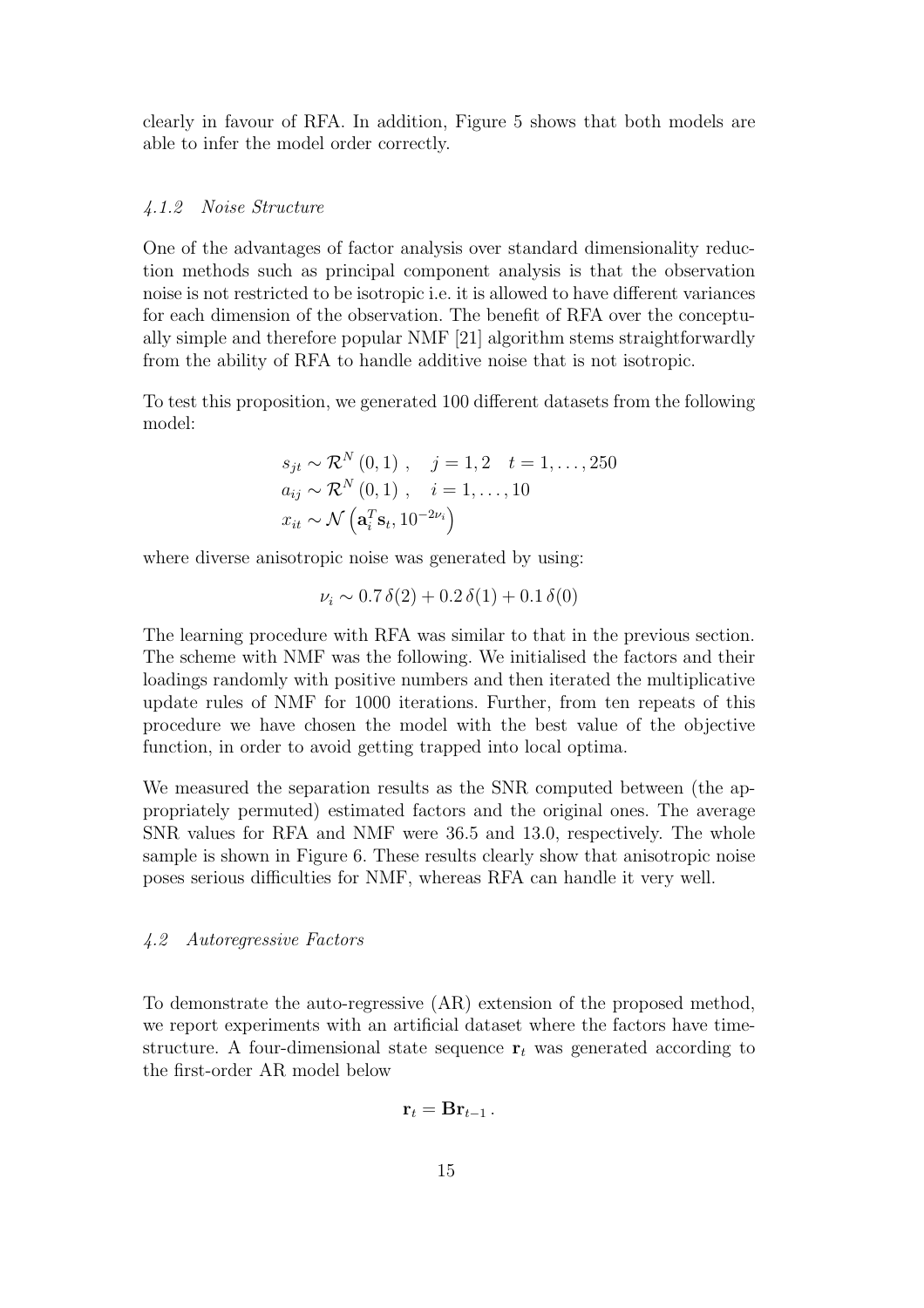

Fig. 6. Separation results for data with anisotropic additive noise. The SNR value obtained with NMF is plotted against that obtained with RFA. The diagonal line marks the points of equal performance. It is evident that RFA achieves better performance than NMF in the vast majority of cases.

The weights of the linear mapping **B** were sampled from  $\mathcal{N}(0, 1)$  after which the matrix was orthogonalised to produce a well behaved dynamics. The state sequences were shifted by an amount of 0.5 to each direction to make the subsequent rectification preserve a little more of the original process.

Figure 7 shows the pairwise scatter-trajectories of the 4 underlying generator AR sequences  $\mathbf{r}_t$ . With a total number of 4 sources there are 6 possible pairwise combinations, and these are shown on the plots. The actual AR dynamics is traced with continuous lines. The factors  $s_t$  were obtained by rectification as shown in the figure by the dashed lines. The observations  $x_t$  were then generated in the same way as in the previous experiment, detailed in Section 4.1. Again, the std used for the additive noise was 0.01.

Estimates for the factors were obtained using all the three models: PFA, RFA and DRFA. The learning scheme was the same as in the previous section. Figure 8 shows the SNRs between the estimated and original factors  $s_t$ . From the three models RFA and DRFA perform better than PFA and DRFA is slightly better than RFA. The true benefits of DRFA become obvious when examining the SNRs of the underlying state-space sequence  $r_t$ , which are shown in Figure 9. Clearly, the DRFA model has been able to learn the dynamics and hence it predicts the state  $\mathbf{r}_t$  also in the rectification region. This is confirmed by the Hinton diagrams of the original dynamical mapping versus the (appropriately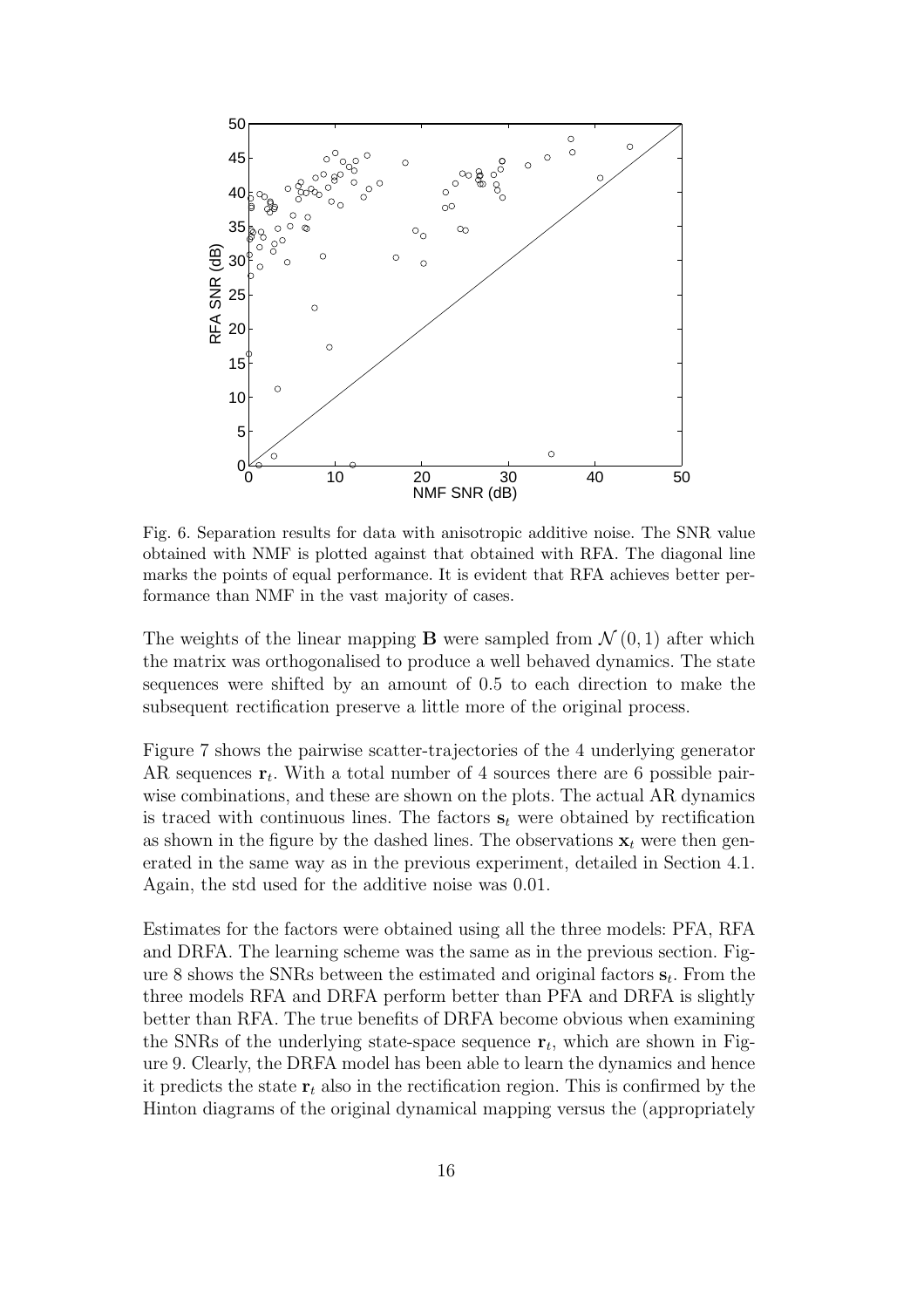

Fig. 7. Pairwise scatter-trajectory-plots of the state sequences following a first order AR model. The actual factors were rectified versions of these. The dashed lines show the rectification thresholds.



Fig. 8. SNRs of the four estimated factors  $s_t$  for the three models considered. PFA again has difficulties to separate the original factors whereas RFA and DRFA perform very well. DRFA is slightly superior to RFA.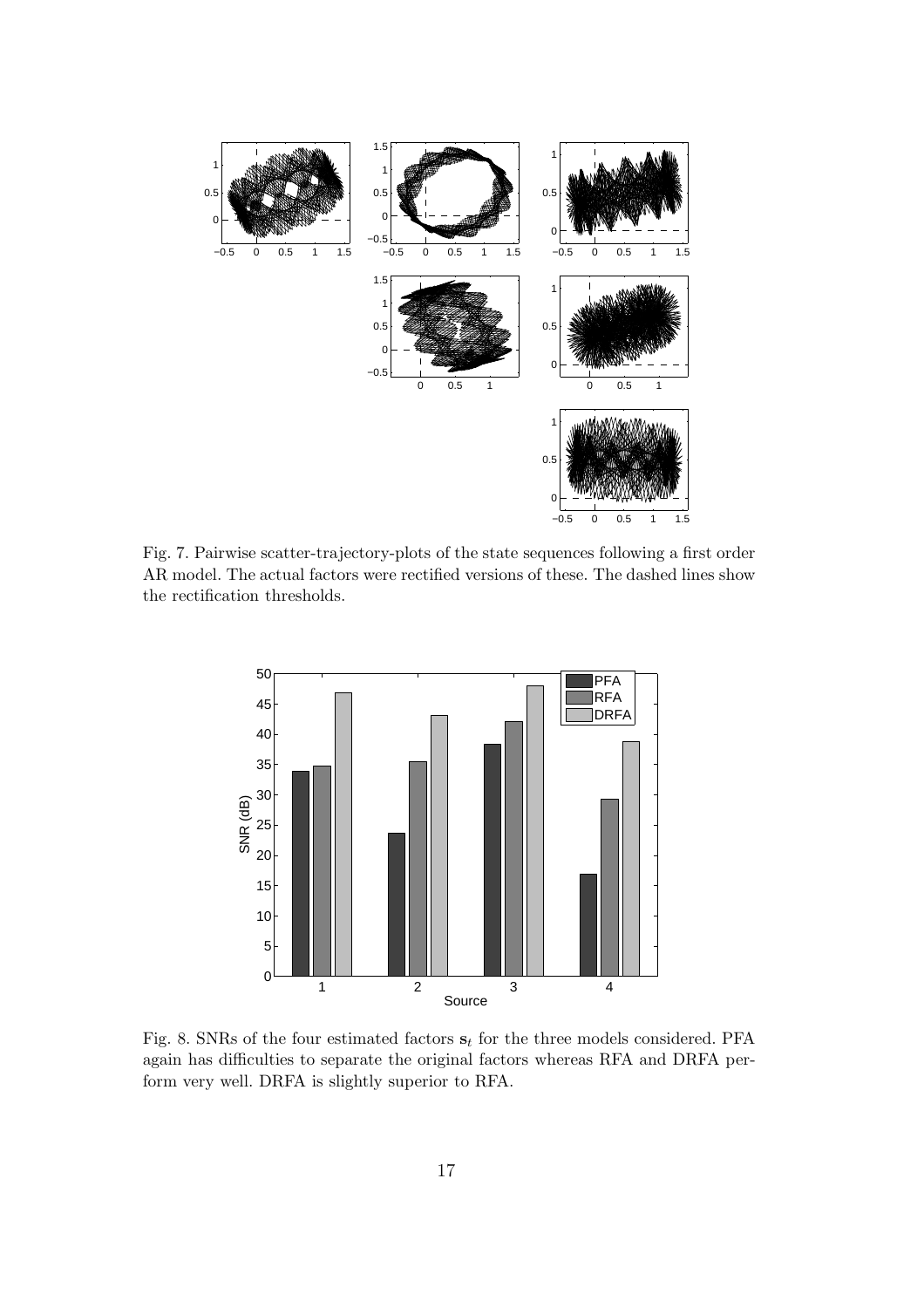

Fig. 9. SNRs of the estimated states  $\mathbf{r}_t$ . The rectification looses a lot of information from the original states so RFA, having no notion of time structure incorporated, cannot find the original states whereas DRFA provides very good estimates for them meaning that it has been able to learn the underlying dynamical model.



Fig. 10. The original versus the estimated dynamics mappings B. The similarity is evident.

permuted) estimated mapping which are shown in Figure 10.

In Section 5, the flexible modeling capabilities of RFA and DRFA will further be demonstrated in the context of an astrophysical application. It will also be seen that DRFA is desirable over RFA when it comes to predictive tasks.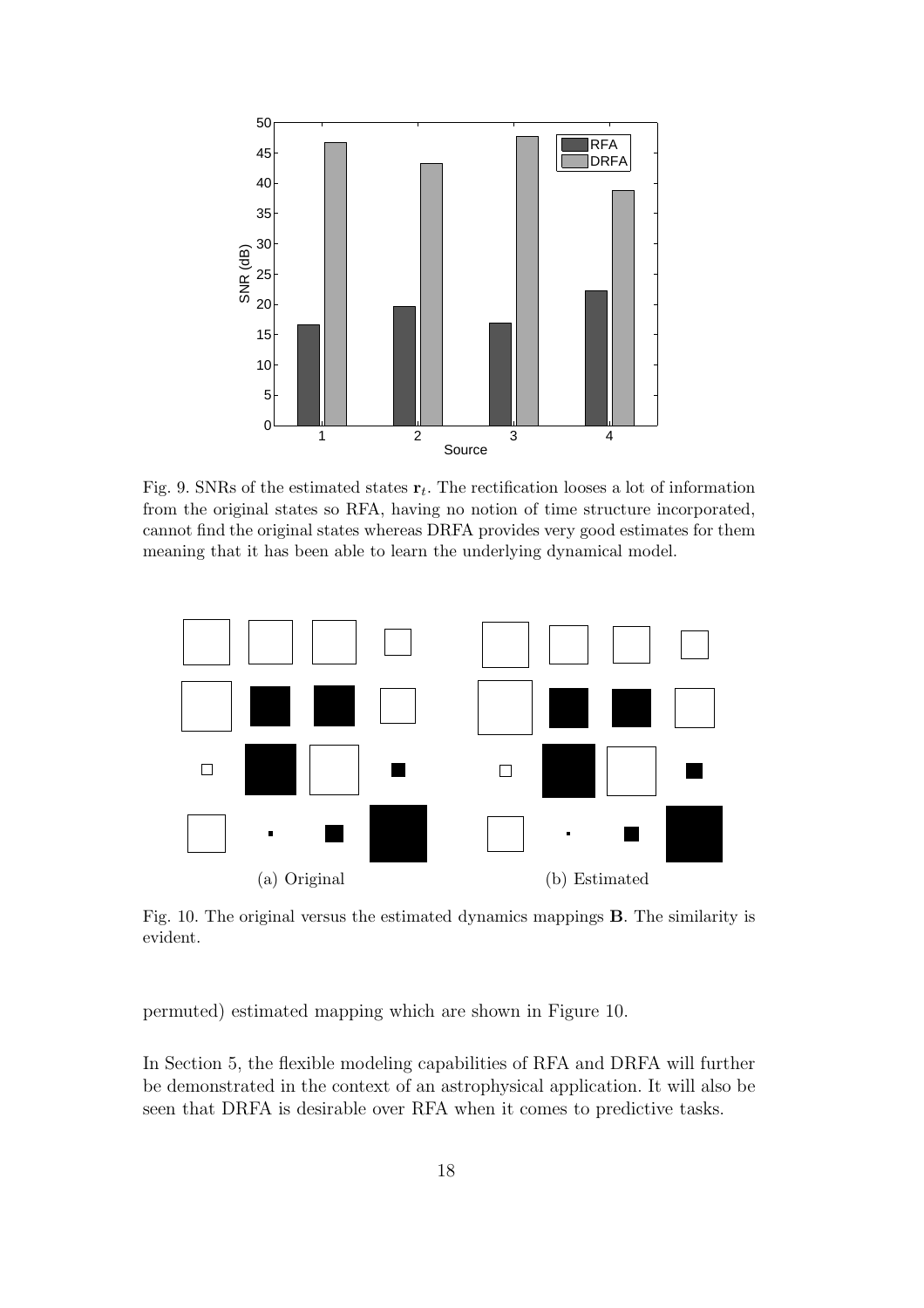#### 5 An Astrophysical Application

In this section we present an application of the proposed model to astrophysical data analysis. Experiments have been conducted on both real and synthetic stellar population spectra of elliptical galaxies, addressing both the physical interpretability of the representations created and the predictive capabilities of the models. Ellipticals are the oldest galactic systems in the local Universe and are well studied in physics. The hypothesis that some of these old galactic systems may actually contain young components is relatively new [22,23]. It is therefore of great practical interest to investigate whether a set of stellar population spectra can be decomposed and explained in terms of a small set of unobserved spectral prototypes in a data driven but physically meaningful manner. If so, that would allow the development of automated tools to aid more specialised physical analysis for research on galaxy formation and evolution. The positivity constraint is important in this modelling application, as negative values of flux would not be physically interpretable.

#### 5.1 Missing Values and Measurements Errors

Classical non-probabilistic approaches do not offer the flexibility for taking known measurement errors into account. It is an important practical advantage of the probabilistic framework, that it allows us to handle these in a principled manner. This is achieved simply by making the 'clean' vectors  $x_t$  become hidden variables of the additional error model below

$$
y_{it} = x_{it} + e_{it}.
$$

Here  $e_{it}$  are zero-mean Gaussian noise terms with variances  $\sigma_{yit}^2$  fixed to values that are known from instrumental characteristics and uncertainty in calibration, for each individual measurement  $i = 1, \ldots, N, t = 1, \ldots, T$ . Handling missing values [24] can also be conveniently implemented in this framework by setting  $\sigma_{yit}^2$  to a large value when the actual measurement is missing.

#### 5.2 Results on Real Data

A number of  $N = 21$  real stellar population spectra will be analysed in this subsection. The data [25] was collected from real elliptical galaxies, along with known measurement uncertainties, given as individual standard deviations on each spectrum & wavelength pair. The data also contains missing entries.

Each of these 21 spectra is characterised by flux values (measured in arbitrary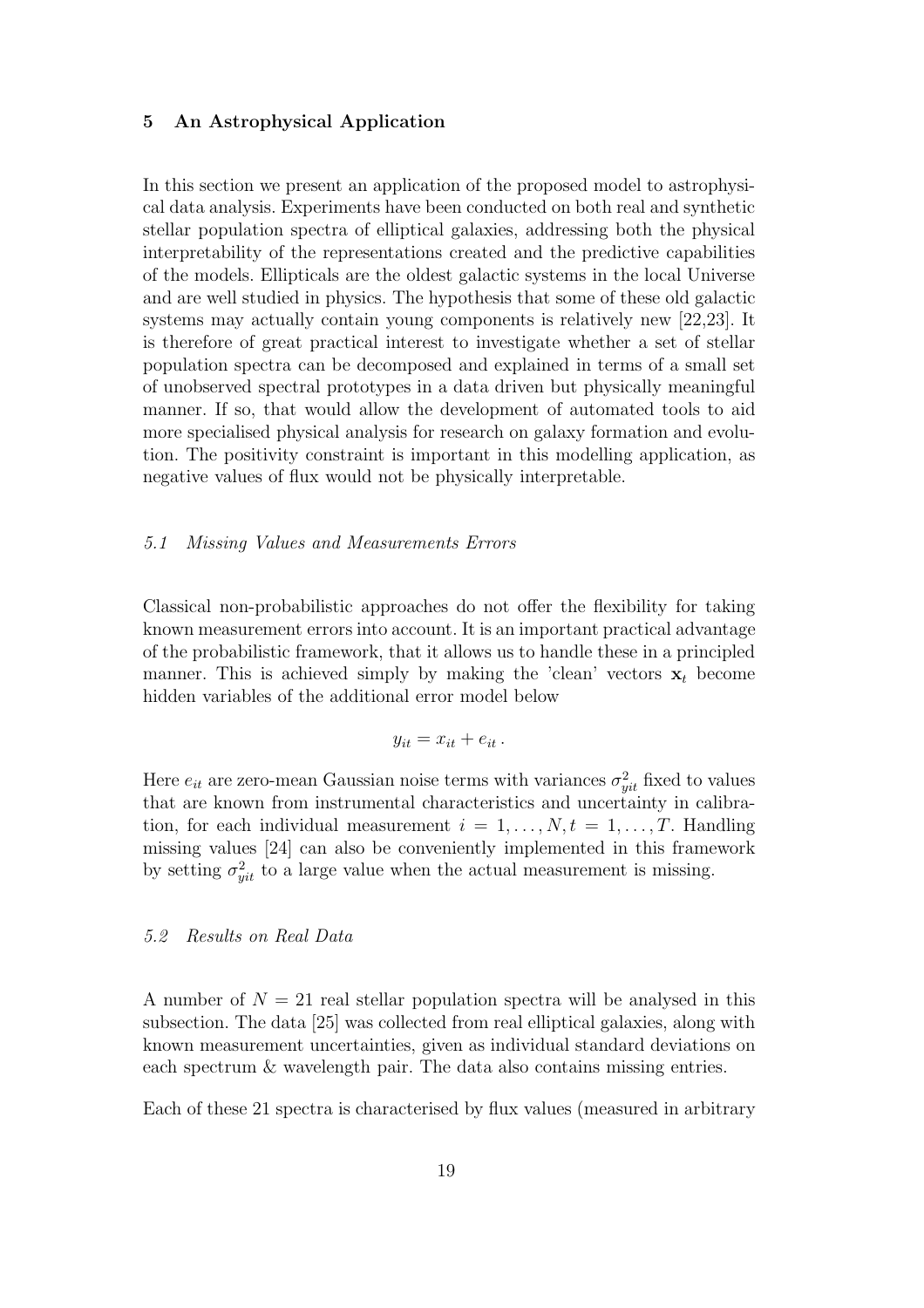

Fig. 11. A sample from the real data of spectral measurements. The dashed lines show the standard deviations of the errors in the data. The blank entries stand for missing values.

units  $[22,25]$  given at a number of  $T = 339$  different wavelength bins, ranging between 2005-8000 Ångströms. A part of this data set is shown in Figure 11.

In this section we demonstrate three models in terms of the interpretability of their factor representation created. We have fixed the number of factors to two, as inferring subsequent factors turns out to have no physical interpretation. Also the log-evidence bounds computed for different model orders (see Figure 12) support this decision. We repeated each run ten times with random initialisations drawn from  $\mathcal{N}^R(0, 1)$ . The model with highest log evidence was then selected. The two factors  $6$  for each of the models are shown in Figure 13. The shape of the first estimated factor is very similar for all three methods considered. This factor can visually be recognised to correspond to an old and high metallicity stellar population. This kind of component in elliptical stellar populations has been known to physicists for a long time. In turn, the existence of a second component is a relatively recent finding in astrophysics [25].

Interestingly, the second factor inferred from the data differs more across the models considered. The RFA second component turned out to be physically interpretable, as it exhibits many of the characteristic features of a young and low metallicity stellar population spectrum. The second component from DRFA is similar in its main shape, providing an indication for the age of this stellar population component. However, it lacks some of the wiggles that

 $6$  The order of the factors is of course arbitrary, we have manually grouped them for the ease of visual inspection.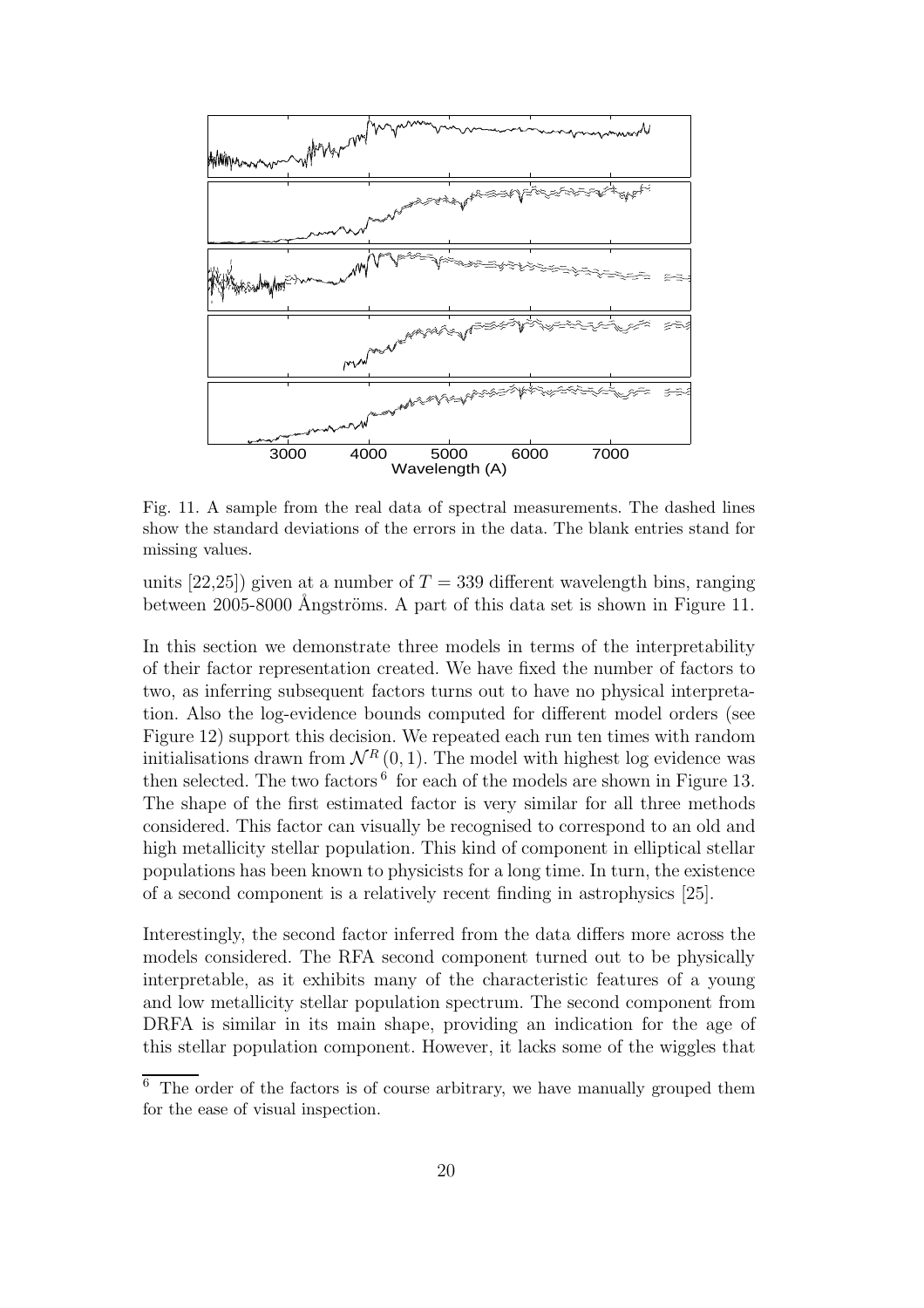

Fig. 12. The log-evidence bound with different models and model orders. With all three models, two factors seem to be the optimal choice although some improvement is gained with DRFA with additional ones.

encode metallicity characteristics of the stellar population.

From astrophysical point of view, the second PFA-component has no clear physical interpretation, as it is too noisy and its distribution is biased toward zero. This is most likely due the fact that the location parameter for the rectified Gaussian distribution is required to be zero and hence small values are favoured. This results in a poor match with any known physical model. The sparsity constraint of PFA is clearly inappropriate in this application.

The evidence bound that the variational procedure yields can also be interpreted as a kind of description length [26]. From this perspective it becomes interesting to examine the contribution of the different parts of the models to the overall coding length. These are visualised in Figure 14. The coding length for the data is approximately same for all of the models. The differences arise in the ability of the models to represent the factors. In this sense, RFA is somewhat better than PFA, due to its more flexible prior, and DRFA is even better since it is able to model the correlations between neighbouring wavelengths and hence code the factors most compactly.

## 5.3 Prediction Results on Synthetic Stellar Population Spectra

Here we employ synthetic spectra in order to assess the predictive performance of the proposed methods in an objective and controlled manner. A random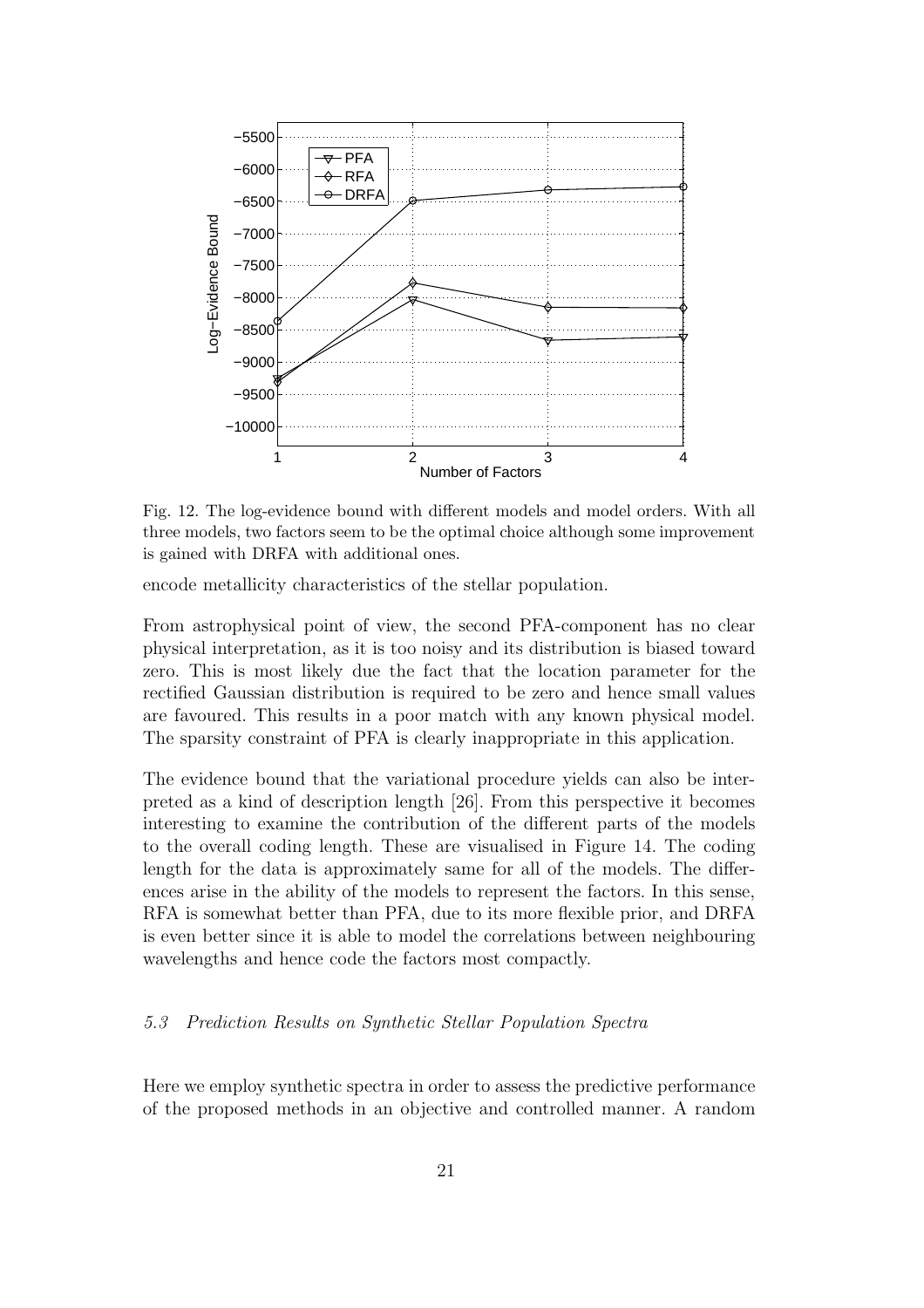

Fig. 13. The first (above) and second (below) factor estimated by the different models. The first factor is similar for all models. The second factor estimated with PFA is distorted towards zero and has no physical interpretation. The second factor estimated using RFA is in turn the most relevant from the physical interpretability point of view. DRFA smooths the second factor excessively.

selection of 100 synthetic composite spectra produced from the stellar population evolutionary synthesis model of Jimenez [25] is utilised. Each of these may contain the superposition of two stellar population spectra with varying parameters (age, metallicity and proportion). The wavelength coverage as well as the binning of these spectra is identical to those described for the real data. The mixing proportions depend on the masses of the component stellar populations in a physically realistic manner. There are no missing entries or measurement errors in this data set, making it suitable for a controlled assessment.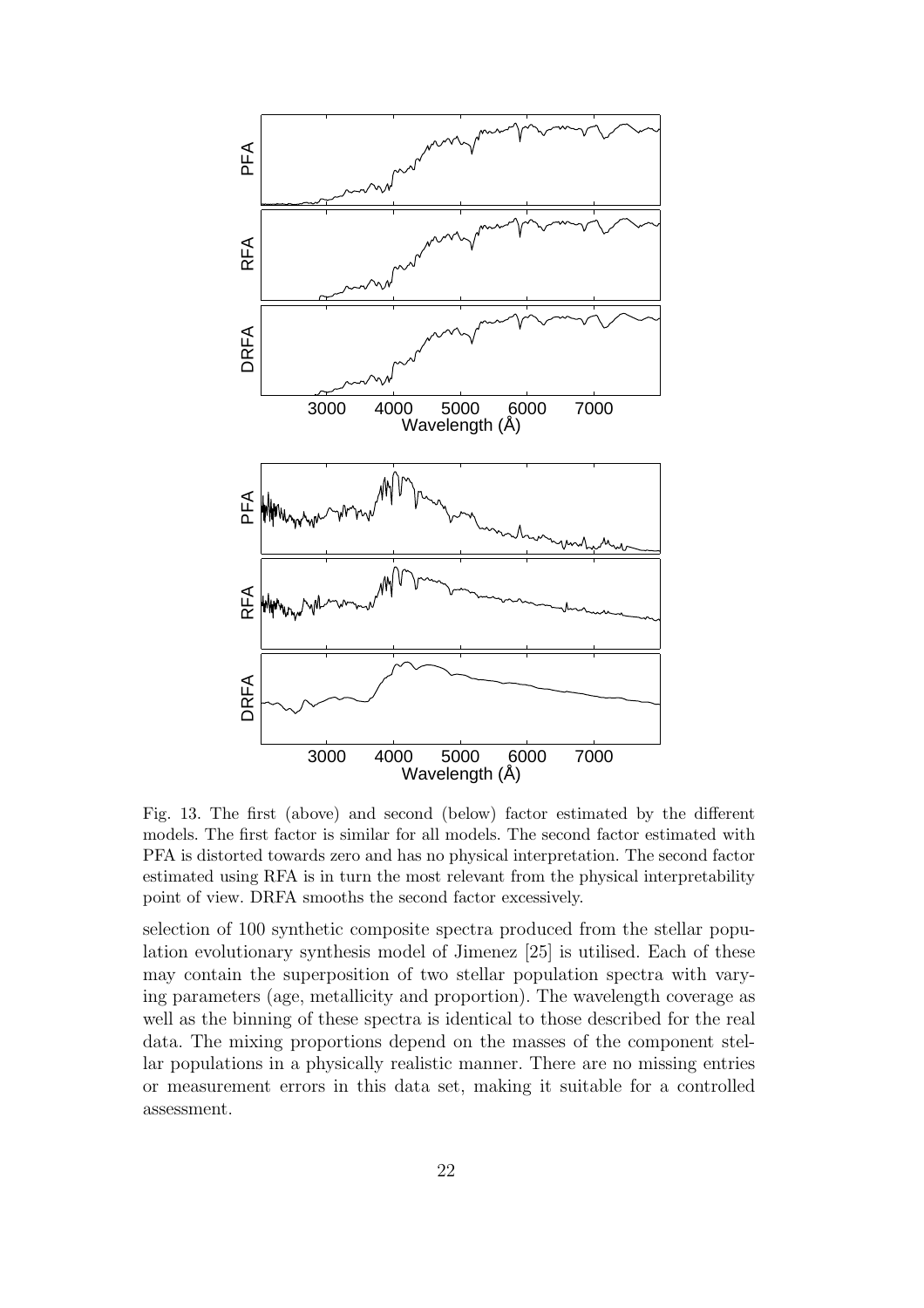

Fig. 14. The coding cost (divided by the number of samples) of the various models considered. Individual parts of the models are highlighted.

We consider an inference task where 50 of the flux values at a random selection of wavelength bins are held out as a test set and used for evaluation purpose only. Missing values are artificially created at random in the test set and the percentage of them is varied. The RFA and DRFA models were trained on the same training set and asked to predict the artificially created missing entries in the previously unseen test set. The mean of the predictive distribution can be obtained simply as  $\langle \mathbf{A} s_t \rangle$ . This scheme was repeated ten times. Finally, the mean and std of the SNR between the predictions and the true values, for each percentage of missing values in the test set, were computed. The results are shown in Figure 15. As expected, DRFA outperforms RFA in this prediction task when the amount of missing values gets large. The reason for the success of DRFA is that it includes the modelling of the correlations between fluxes at neighbouring wavelength bins. Clearly, this information is very useful when not too many observations are available. With moderate amounts of missing values, RFA is slightly better than DRFA, since no smoothing over wavelengths occurs in its inference.

#### 6 Conclusions

We presented a method for non-negative factor analysis, based on variational Bayesian learning. The proposed solution gets round of the shortcomings of approaches that impose a positively supported prior directly on the latent space. We derived a learning algorithm for the model, using a factorial freeform posterior approximation. We demonstrated the proposed approach on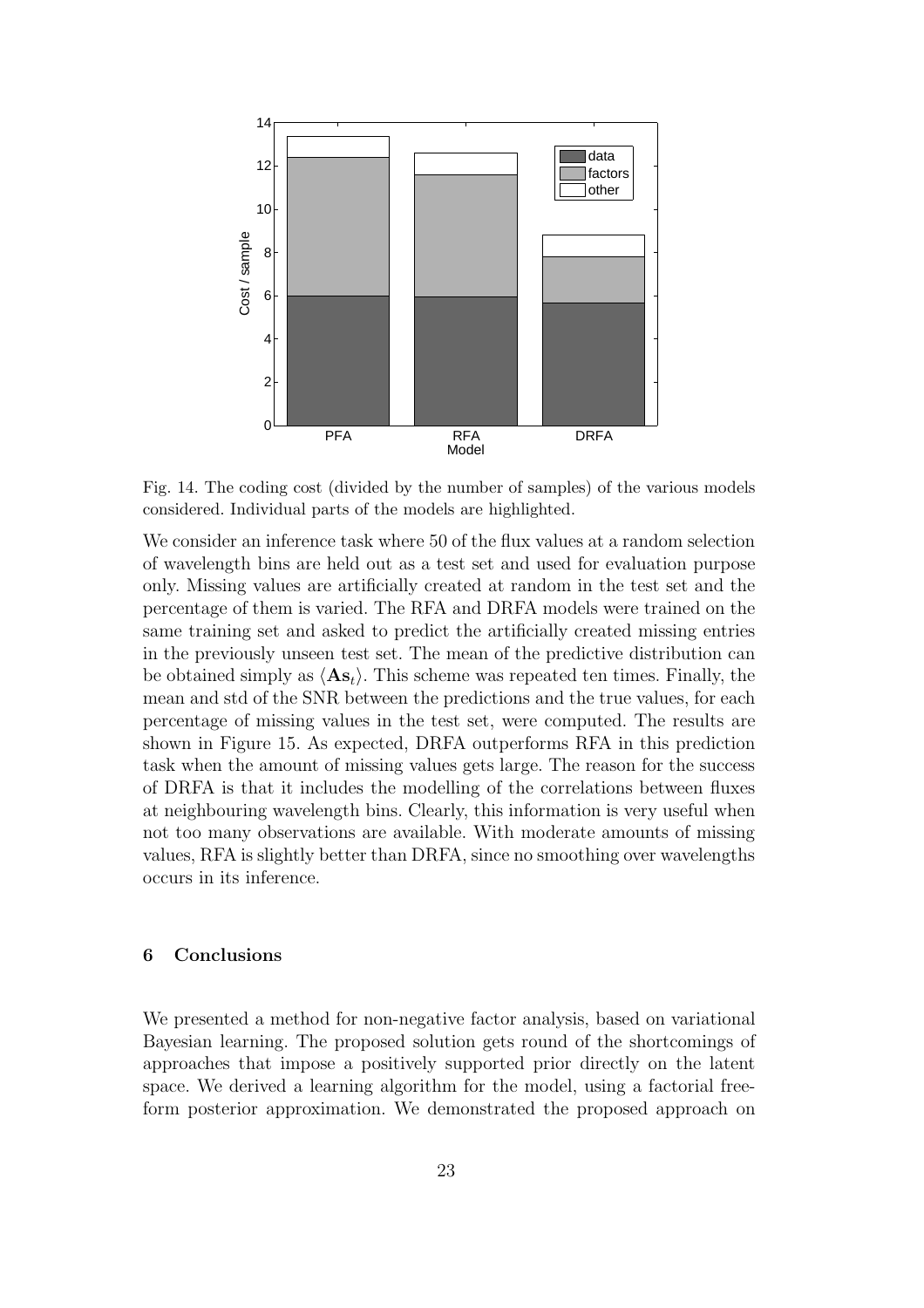

Fig. 15. Prediction of missing entries in out-of-sample wavelength bins with the number of factors being three. DRFA is able to use the information from neighbouring wavelengths and hence continues to perform well even with very high percentage of missing values.

both generated data and an actual application to astrophysical data analysis, for which the existing methods that induce sparse representations were found to be inappropriate. The utility of these results from the astrophysical perspective are detailed elsewhere [27]. The presented approach is applicable in any situation where flexible latent densities over the positive domain are required.

We note that the methodology developed here can straightforwardly be extended, for example, to include multiple rectification. Also, Gaussian mixture priors could be employed in place of the single Gaussian utilised here, in order to further enhance flexibility.

Other extensions may also be of interest: In RFA, we used independent priors, i.e. no dependencies between the sources are explicitly modelled. In particular, in the context of our astrophysical application, there is no physical interaction between the galaxy populations that we analyse, therefore the independent prior assumption has been justified. However, where a dependency model is desirable or available from the application domain, it is in principle possible to incorporate it into the prior using a graphical model, as in [28]. Investigating such extensions would constitute valuable further research.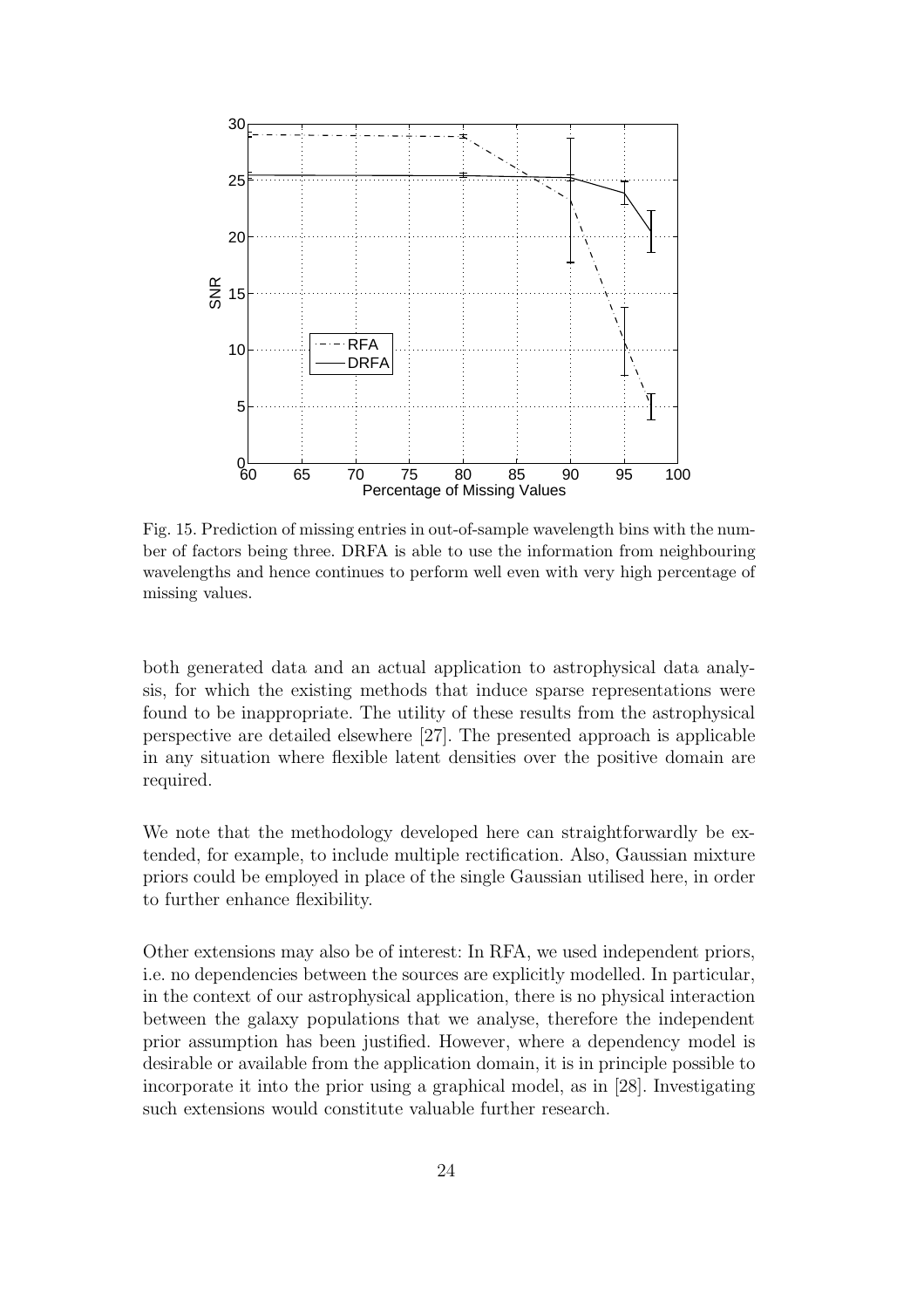#### Acknowledgements

This research has been funded by the Finnish Centre of Excellence Programme (2000-2005) under the project 'New Information Processing Principles' and a Paul & Yuanbi Ramsay research award from the School of Computer Science of The University of Birmingham, on 'Blind Separation of Information from Galaxy Spectra'. Many thanks to Louisa Nolan and Somak Raychaudhury for sharing their astrophysical expertise and supplying the data.

## A Sufficient Statistics of the Rectified Gaussian and Gamma Distributions

The statistics of rectified Gaussian and Gamma distributions that are needed in the learning algorithm are given in this section.

The mean and the mean square suffice for rectified Gaussian distribution  $\mathcal{N}^R(\theta|m,v)$ :

$$
\langle \theta \rangle = m + \sqrt{\frac{2v}{\pi}} \frac{1}{\exp((m/\sqrt{2v})^2) \operatorname{erfc}\left(-m/\sqrt{2v}\right)} \tag{A.1}
$$

$$
\left\langle \theta^2 \right\rangle = m^2 + v + \sqrt{\frac{2v}{\pi}} \frac{m}{\exp\left((m/\sqrt{2v})^2\right) \text{erfc}\left(-m/\sqrt{2v}\right)}\tag{A.2}
$$

The variance is computed applying the familiar formula  $var(\theta) = \langle \theta^2 \rangle - \langle \theta \rangle^2$ .

From Gamma distribution  $\mathcal{G}(\theta|\alpha,\beta)$  the mean and the mean of the logarithm are required:

$$
\langle \theta \rangle = \alpha / \beta \tag{A.3}
$$

$$
\langle \log \theta \rangle = -\log \beta + \frac{\partial \log \Gamma(\alpha)}{\partial \alpha} \tag{A.4}
$$

#### B Posterior Moments for the (D)RFA Model

Here, the expressions for the moments computed over the posterior approximation of the factors are presented. In deriving them, the properties of rectified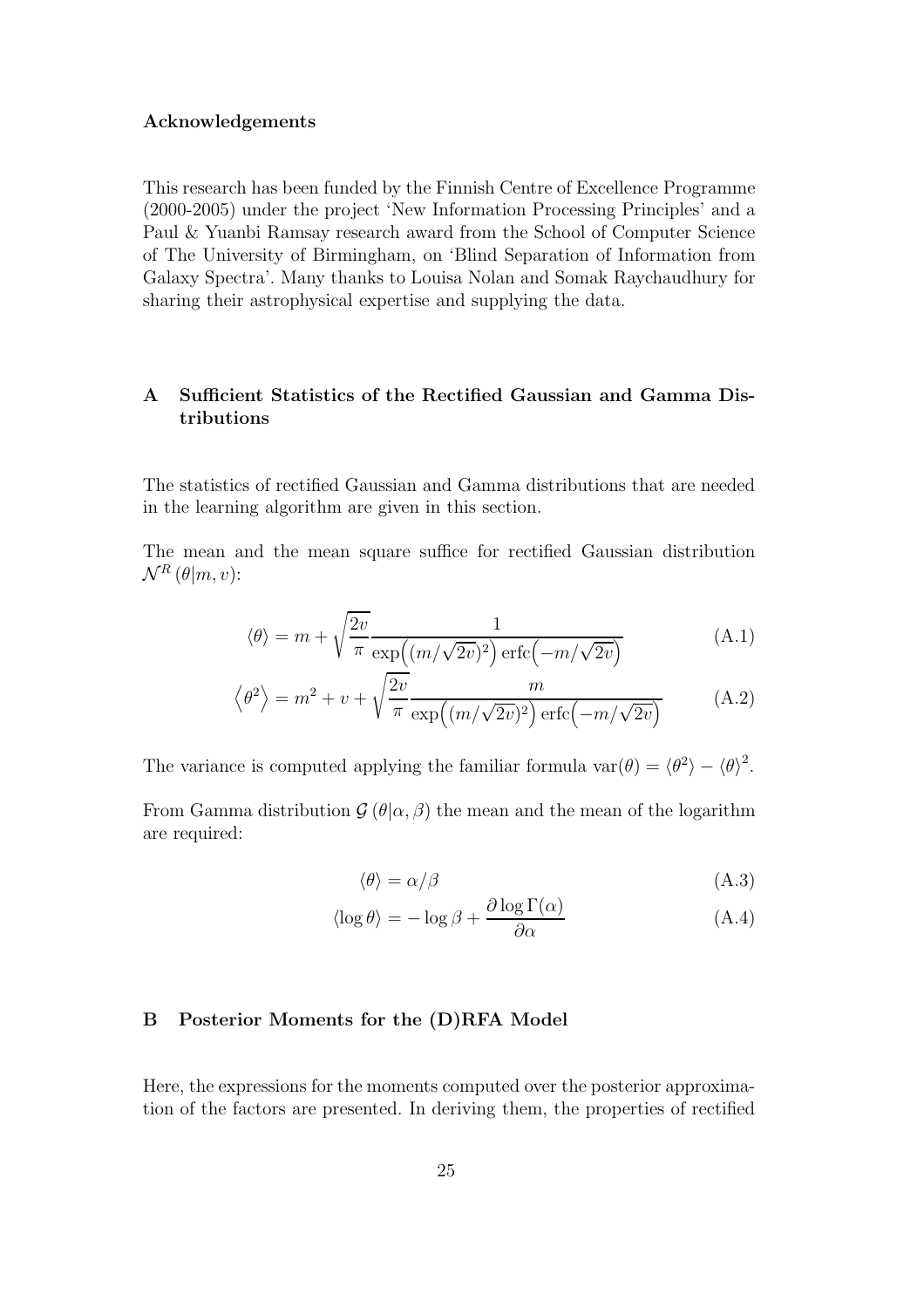Gaussian distribution have been used.

$$
M_p^0 = \frac{w_p}{2Z} \operatorname{erfc}[-\mu_p/\sqrt{2\sigma_p^2}]
$$
\n(B.1)

$$
M_p^1 = \frac{w_p}{2Z} \left\{ \text{erfc}[-\mu_p/\sqrt{2\sigma_p^2}] \mu_p + \sqrt{\frac{2\sigma_p^2}{\pi}} \frac{1}{\exp(\mu_p^2/2\sigma_p^2)} \right\} \tag{B.2}
$$

$$
M_p^2 = \frac{w_p}{2Z} \left\{ \text{erfc}[-\mu_p/\sqrt{2\sigma_p^2}](\mu_p^2 + \sigma_p^2) + \sqrt{\frac{2\sigma_p^2}{\pi}} \frac{\mu_p}{\exp(\mu_p^2/2\sigma_p^2)} \right\}
$$
(B.3)

$$
M_n^0 = \frac{w_n}{2Z} \operatorname{erfc}[\mu_n/\sqrt{2\sigma_n^2}]
$$
 (B.4)

$$
M_n^1 = \frac{w_n}{2Z} \left\{ \text{erfc}[\mu_n/\sqrt{2\sigma_n^2}]\mu_n - \sqrt{\frac{2\sigma_n^2}{\pi}} \frac{1}{\exp(\mu_n^2/2\sigma_n^2)} \right\} \tag{B.5}
$$

$$
M_n^2 = \frac{w_n}{2Z} \left\{ \text{erfc}[\mu_n/\sqrt{2\sigma_n^2}](\mu_n^2 + \sigma_n^2) - \sqrt{\frac{2\sigma_n^2}{\pi}} \frac{\mu_n}{\exp(\mu_n^2/2\sigma_n^2)} \right\}
$$
(B.6)

# C Update Rules for RFA

In this section, the update rules for RFA are given. For each variable, first the form of the approximation is shown and then the expressions for its parameters are listed.

$$
q(a_{ij}) = \mathcal{N}^R \left( a_{ij} | \mu, \sigma^2 \right) \tag{C.1}
$$

$$
\sigma^2 = \left(1 + \langle \tau_{xi} \rangle \sum_{t=1}^T \langle \text{cut}^2(\tau_{jt}) \rangle \right)^{-1} \tag{C.2}
$$

$$
\mu = \sigma^2 \langle \tau_{xi} \rangle \sum_{t=1}^T \left( \langle x_{it} \rangle - \sum_{k \neq j} \langle a_{ik} \rangle \langle \text{cut}(r_{jt}) \rangle \right) \langle \text{cut}(r_{jt}) \rangle \tag{C.3}
$$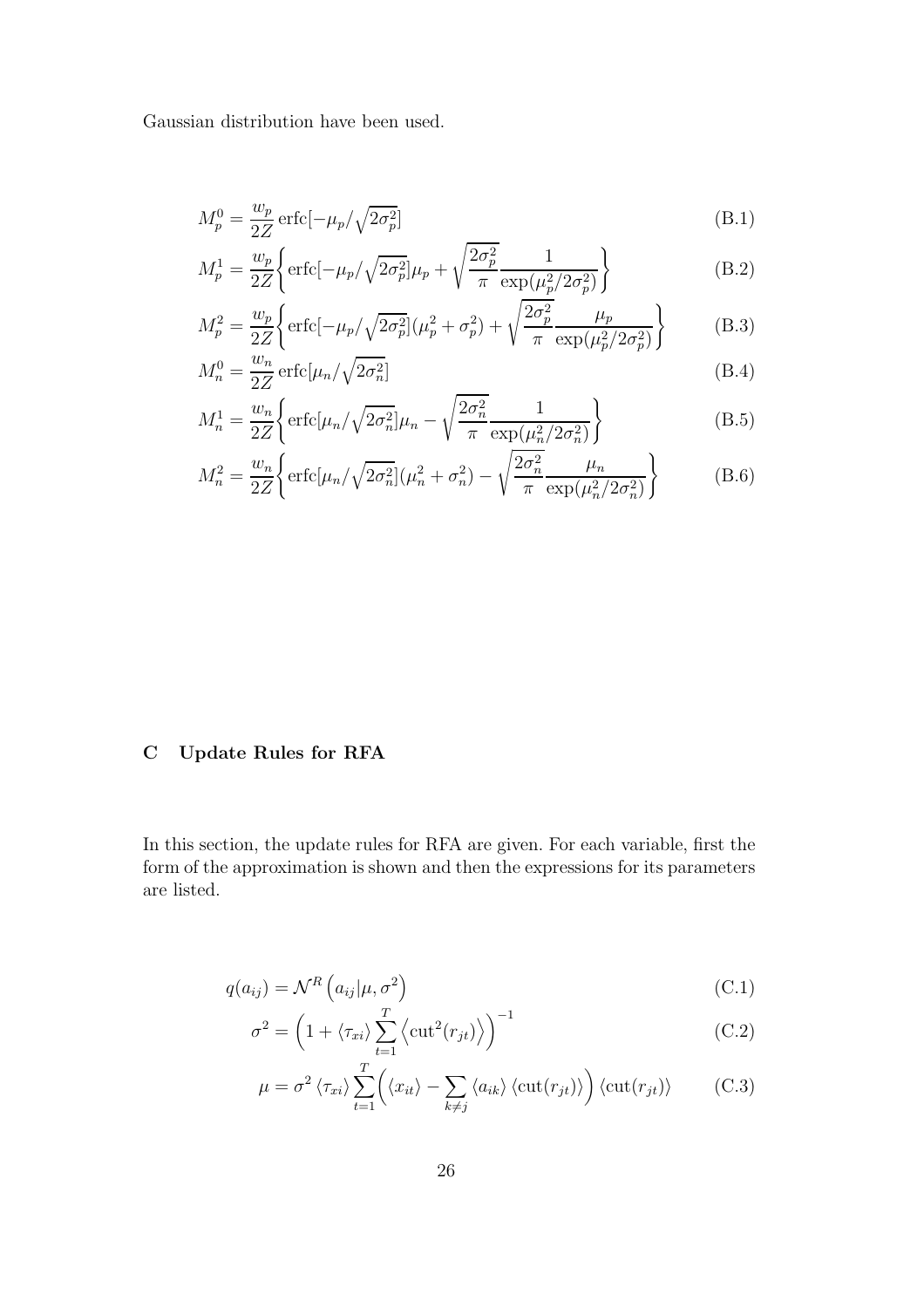$$
q(r_{jt}) = \frac{1}{Z} \left[ w_p \mathcal{N} \left( r_{jt} | \mu_p, \sigma_p^2 \right) u(r_{jt}) + w_n \mathcal{N} \left( r_{jt} | \mu_n, \sigma_n^2 \right) u(-r_{jt}) \right]
$$
 (C.4)

$$
\sigma_x^2 = \left(\sum_{i=1}^N \langle \tau_{xi} \rangle \langle a_{ij}^2 \rangle \right)^{-1} \tag{C.5}
$$

$$
\mu_x = \sigma_x^2 \left( \sum_{i=1}^N \langle \tau_{xi} \rangle \langle a_{ij} \rangle \left( \langle x_{it} \rangle - \sum_{k \neq j} \langle a_{ik} \rangle \langle \text{cut}(r_{jt}) \rangle \right) \right)
$$
(C.6)

$$
\sigma_n^2 = \langle \tau_{rj} \rangle^{-1}
$$
\n
$$
\mu_n = \langle m_{rj} \rangle
$$
\n(C.7)\n(C.8)

$$
w_p = \mathcal{N}\left(\mu_x | \mu_n, \sigma_x^2 + \sigma_n^2\right) \tag{C.9}
$$

$$
w_n = \mathcal{N}\left(\mu_x | 0, \sigma_x^2\right) \tag{C.10}
$$

$$
\sigma^2 = (\sigma^{-2} + \sigma^{-2})^{-1} \tag{C.11}
$$

$$
\sigma_p^2 = (\sigma_x^{-2} + \sigma_n^{-2})^{-1}
$$
\n
$$
\mu_p = \sigma_p^2 (\mu_x / \sigma_x^2 + \mu_n / \sigma_n^2)
$$
\n(C.11)\n(C.12)

$$
Z = \frac{\dot{w}_n}{2} \operatorname{erfc} \left[ \mu_n / \sqrt{2\sigma_n^2} \right] + \frac{w_p}{2} \operatorname{erfc} \left[ -\mu_p / \sqrt{2\sigma_p^2} \right] \tag{C.13}
$$

$$
q(\tau_{xi}) = \mathcal{G}(\tau_{xi}|\alpha, \beta) \tag{C.14}
$$

$$
\alpha = \frac{T}{2} + \alpha_x \tag{C.15}
$$

$$
\beta = \frac{1}{2} \sum_{t=1}^{T} \left\langle (x_{it} - \mathbf{a}_i^T \mathbf{cut}(\mathbf{r}_t) - c_i)^2 \right\rangle + \beta_x \tag{C.16}
$$

$$
q(\tau_{rj}) = \mathcal{G}(\tau_{rj}|\alpha, \beta) \tag{C.17}
$$

$$
\alpha = \frac{T}{2} + \alpha_r \tag{C.18}
$$

$$
\beta = \frac{1}{2} \sum_{t=1}^{T} \left\langle (r_{jt} - m_{rj})^2 \right\rangle + \beta_r \tag{C.19}
$$

$$
q(x_{it}) = \mathcal{N}\left(x_{it}|\mu, \sigma^2\right)
$$
\n(C.20)

$$
\sigma^2 = \left(\sigma_{yit}^{-2} + \langle \tau_{xi} \rangle\right)^{-1}
$$
\n(C.21)

$$
\mu = \sigma^2 \left( \sigma_{yit}^{-2} y_{it} + \langle \tau_{xi} \rangle \sum_{j=1}^{M} \langle a_{ij} \rangle \langle \text{cut}(r_{jt}) \rangle \right)
$$
 (C.22)

$$
q(m_{rj}) = \mathcal{N}\left(m_{rj}|\mu, \sigma^2\right) \tag{C.23}
$$

$$
\sigma^2 = \left(\sigma_{mr}^{-2} + T \left\langle \tau_{rj} \right\rangle\right)^{-1} \tag{C.24}
$$

$$
\mu = \sigma^2 \left( \langle \tau_{rj} \rangle \sum_{t=1}^{I} \langle r_{jt} \rangle \right) \tag{C.25}
$$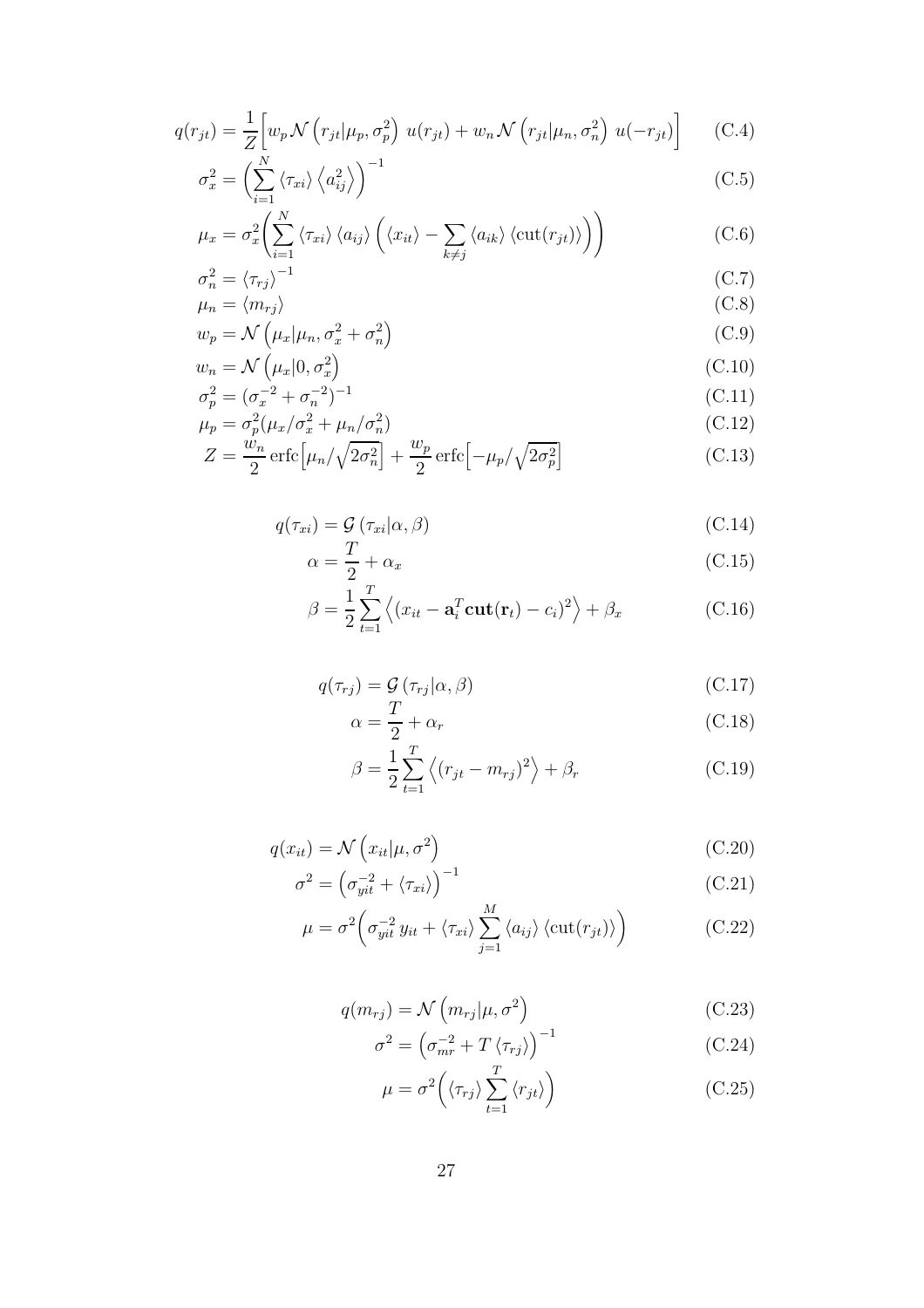# D Update Rules for DRFA

The update rules for the dynamic extension of RFA are given in this section. The rules that do not differ from RFA are not repeated here.

$$
q(r_{jt}) = \text{as with RFA, but with} \tag{D.1}
$$

$$
\sigma_n^2 = \left(\sum_{i=1}^M \langle \tau_{ri} \rangle \langle b_{ij}^2 \rangle + \langle \tau_{rj} \rangle \right)^{-1}
$$
 (D.2)

$$
\mu_n = \sigma_n^2 \Biggl[ \sum_{i=1}^M \langle \tau_{ri} \rangle \langle b_{ij} \rangle \left( \langle r_{it+1} \rangle - \sum_{k \neq j} \langle b_{ik} \rangle \langle r_{kt} \rangle - \langle c_i \rangle \right) \qquad (D.3)
$$

$$
+\langle \tau_{rj} \rangle \langle \mathbf{b}_j^T \mathbf{r}_{t-1} + c_j \rangle \Big]
$$
 (D.4)

The above holds for the cases  $1 < t < T$ . The boundaries  $t = 1$  and  $t = T$  are slight modifications of that. For  $t = 1$  the quantities  $\sigma_n^2$  and  $\mu_n$  are

$$
\sigma_n^2 = \left(\sum_{i=1}^M \langle \tau_{ri} \rangle \langle b_{ij}^2 \rangle + \sigma_{r1}^{-2} \right)^{-1}
$$
\n(D.5)

$$
\mu_n = \sigma_n^2 \Biggl[ \sum_{i=1}^M \langle \tau_{ri} \rangle \langle b_{ij} \rangle \Biggl( \langle r_{it+1} \rangle - \sum_{k \neq j} \langle b_{ik} \rangle \langle r_{kt} \rangle - \langle c_i \rangle \Biggr) \Biggr] \tag{D.6}
$$

and for  $t = T$  they are

$$
\sigma_n^2 = \langle \tau_{rj} \rangle^{-1} \tag{D.7}
$$

$$
\mu_n = \left\langle \mathbf{b}_j^T \mathbf{r}_{t-1} + c_j \right\rangle \tag{D.8}
$$

$$
q(b_{ij}) = \mathcal{N}\left(b_{ij}|\mu, \sigma^2\right)
$$
\n
$$
\left(D.9\right)
$$
\n
$$
\left(D.9\right)
$$

$$
\sigma^2 = \left(1 + \langle \tau_{ri} \rangle \sum_{t=2}^T \langle r_{jt-1}^2 \rangle \right)^{-1} \tag{D.10}
$$

$$
\mu = \sigma^2 \langle \tau_{ri} \rangle \sum_{t=2}^T \left( \langle r_{it} \rangle - \sum_{k \neq j} \langle b_{ik} \rangle \langle r_{kt-1} \rangle - \langle c_i \rangle \right) \langle r_{jt-1} \rangle \tag{D.11}
$$

$$
q(c_i) = \mathcal{N}(c_i | \mu, \sigma^2)
$$
 (D.12)

$$
\sigma^2 = \left(\sigma_c^{-2} + (T - 1)\left\langle \tau_{ri} \right\rangle\right)^{-1} \tag{D.13}
$$

$$
\mu = \sigma^2 \langle \tau_{ri} \rangle \sum_{t=2}^T \Big( \langle r_{it} \rangle - \Big\langle \mathbf{b}_i^T \mathbf{r}_{t-1} \Big\rangle \Big) \tag{D.14}
$$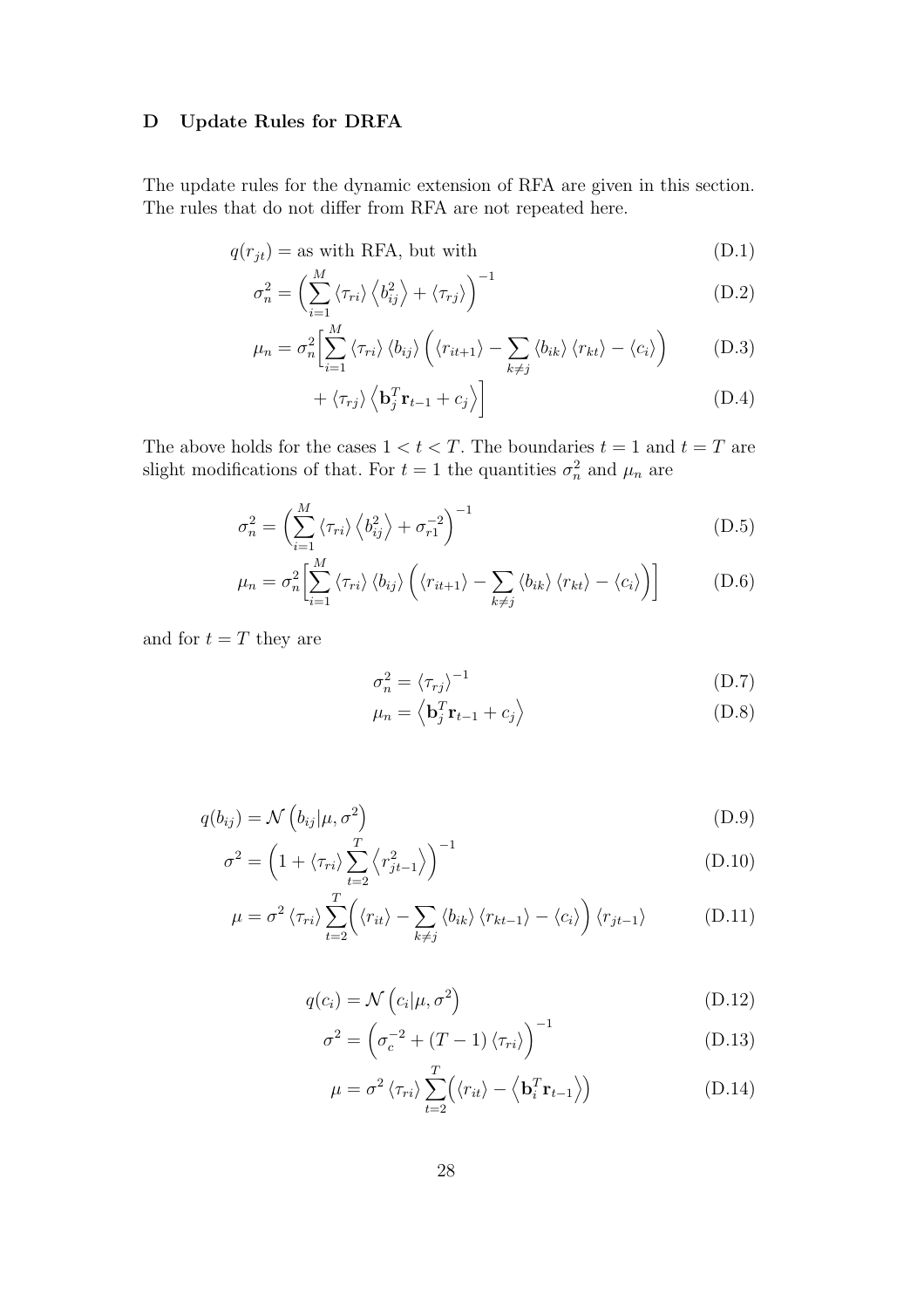$$
q(\tau_{ri}) = \mathcal{G}(\tau_{ri}|\alpha, \beta) \tag{D.15}
$$

$$
\alpha = \frac{T - 1}{2} + \alpha_r \tag{D.16}
$$

$$
\beta = \frac{1}{2} \sum_{t=2}^{T} \left\langle (r_{it} - \mathbf{b}_{i}^{T} \mathbf{r}_{t-1} - c_{i})^{2} \right\rangle + \beta_{r}
$$
 (D.17)

#### E Evaluating the Evidence Bound

Since a factorial posterior approximation is used, the evidence bound (3) factors correspondingly into terms of the form

$$
\langle \log p(\theta_i | \operatorname{pa} \theta_i) \rangle_{q(\boldsymbol{\theta})}, \qquad (\text{E.1})
$$

where pa $\theta_i$  stands for the parents of  $\theta_i$  in the model. Additionally, for latent variables there are terms of the form

$$
\langle \log q(\theta_i) \rangle_{q(\theta_i)} . \tag{E.2}
$$

The first type of terms (E.1) in the bound are called prior terms and the second (E.2) the approximation terms or P-terms and A-terms for short.

Since we have three types of variables in the models — Gaussian, Gamma and Rectified Gaussian — there are three different types of P-terms:

$$
\langle \log \mathcal{N}(\theta|m, \tau^{-1}) \rangle = \frac{1}{2} \Big[ -\log(2\pi) + \langle \log \tau \rangle - \langle \tau \rangle \left( \langle \theta^2 \rangle - 2 \langle \theta \rangle \langle m \rangle + \langle m^2 \rangle \right) \Big] \tag{E.3}
$$

$$
\langle \log \mathcal{G}(\theta | \alpha, \beta) \rangle = \alpha \log \beta - \log \Gamma(\alpha) + (\alpha - 1) \langle \log \theta \rangle - \beta \langle \theta \rangle \tag{E.4}
$$

$$
\left\langle \log \mathcal{N}^R \left( \theta | 0, \tau^{-1} \right) \right\rangle = \frac{1}{2} \left[ \log(2) - \log(2\pi) + \left\langle \log \tau \right\rangle - \left\langle \tau \right\rangle \left\langle \theta^2 \right\rangle \right] \tag{E.5}
$$

As can be seen from the update rules in the previous sections, the factors  $q(\theta_i)$  in the free-form approximation are of four different forms. Hence the evidence bound has four different A-terms. The computation of the A-term for the factors  $r_{jt}$  was detailed in Equations (8)-(10). The rest of the A-terms are given below:

$$
\left\langle \log \mathcal{N}\left(\theta | \mu, \sigma^2\right) \right\rangle = -\frac{1}{2} \log \left(2\pi \mathbf{e} \,\sigma^2\right) \tag{E.6}
$$

$$
\langle \log \mathcal{G}(\theta | \alpha, \beta) \rangle = \text{coincides with (E.4)}
$$
 (E.7)

$$
\langle \log \mathcal{N}^R \left( \theta | \mu, \sigma^2 \right) \rangle = -\frac{1}{2\sigma^2} \Big( \text{var}(\theta) + (\langle \theta \rangle - \mu)^2 \Big) + \frac{1}{2} \log \frac{2}{\pi \sigma^2} - \log \text{erfc} \Big( -\mu / \sqrt{2\sigma^2} \Big) \tag{E.8}
$$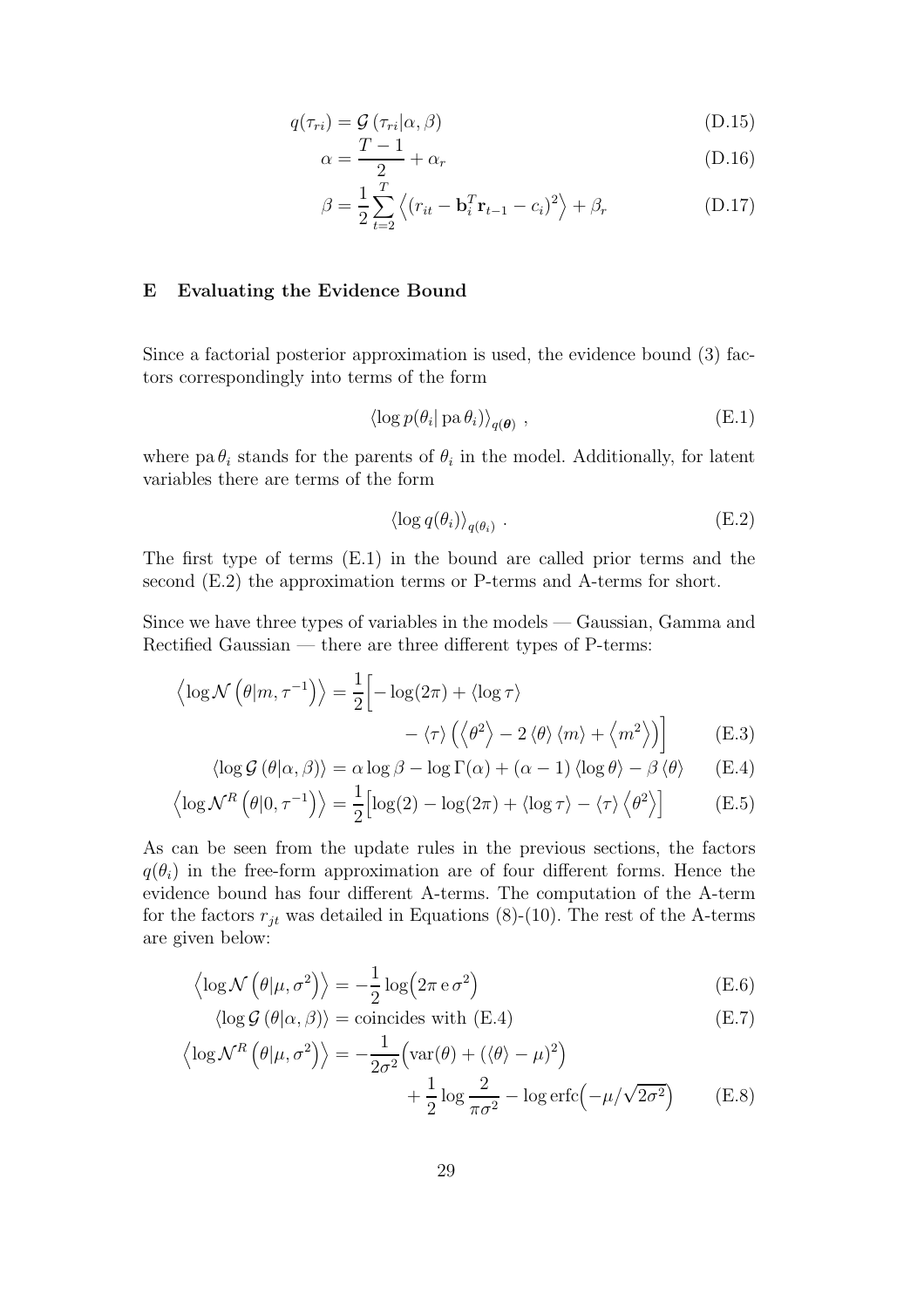Note that in (E.8)  $\mu \neq \langle \theta \rangle$  and  $var(\theta) \neq \sigma^2$ .

#### References

- [1] M. Harva, A. Kabán, A variational Bayesian method for rectified factor analysis, in: Proc. Int. Joint Conf. on Neural Networks (IJCNN'05), Montreal, Canada, 2005, pp. 185–190.
- [2] R. L. Gorsuch, Factor Analysis, 2nd Edition, Lawrence Erlbaum Associates, Hillsdale, NJ, 1983.
- [3] P. Paatero, U. Tapper, Positive matrix factorization: A nonnegative factor model with optimal utilization of error estimates of data values, Environmetr. 5 (1994) 111–126.
- [4] D. D. Lee, H. S. Seung, Learning the parts of objects by non-negative matrix factorization, Nature 401 (1999) 788–791.
- [5] M. Plumbley, E. Oja, A "nonnegative PCA" algorithm for independent component analysis, IEEE Transactions on Neural Networks 15 (1) (2004) 66– 76.
- [6] J. Miskin, Ensemble learning for independent component analysis, Ph.D. thesis, University of Cambridge, UK (2000).
- [7] M. Harva, Hierarchical variance models of image sequences, Master's thesis, Helsinki University of Technology, Espoo (2004).
- [8] P. Højen-Sørensen, O. Winther, L. K. Hansen, Mean-field approaches to independent component analysis, Neural Computation 14 (4) (2002) 889–918.
- [9] B. J. Frey, G. E. Hinton, Variational learning in nonlinear Gaussian belief networks, Neural Computation 11 (1) (1999) 193–214.
- [10] J. Winn, C. M. Bishop, Variational message passing, Journal of Machine Learning Research 6 (2005) 661–694.
- [11] N. D. Socci, D. D. Lee, H. S. Seung, The rectified Gaussian distribution, in: Advances in Neural Information Processing Systems, Vol. 10, 1998, pp. 350–356.
- [12] G. E. Hinton, Z. Ghahramani, Generative models for discovering sparse distributed representations, Philosophical Transactions of the Royal Society of London, B 352 (1997) 1177–1190.
- [13] J. M. Bernardo, A. F. M. Smith, Bayesian Theory, J. Wiley, 2000.
- [14] D. Charles, C. Fyfe, Modelling multiple cause structure using rectification constraints, Network: Computation in Neural Systems 9 (1998) 167–182.
- [15] S. Choi, Sequential EM learning for subspace analysis, Pattern Recognition Letters 25 (14) (2004) 1559–1567.